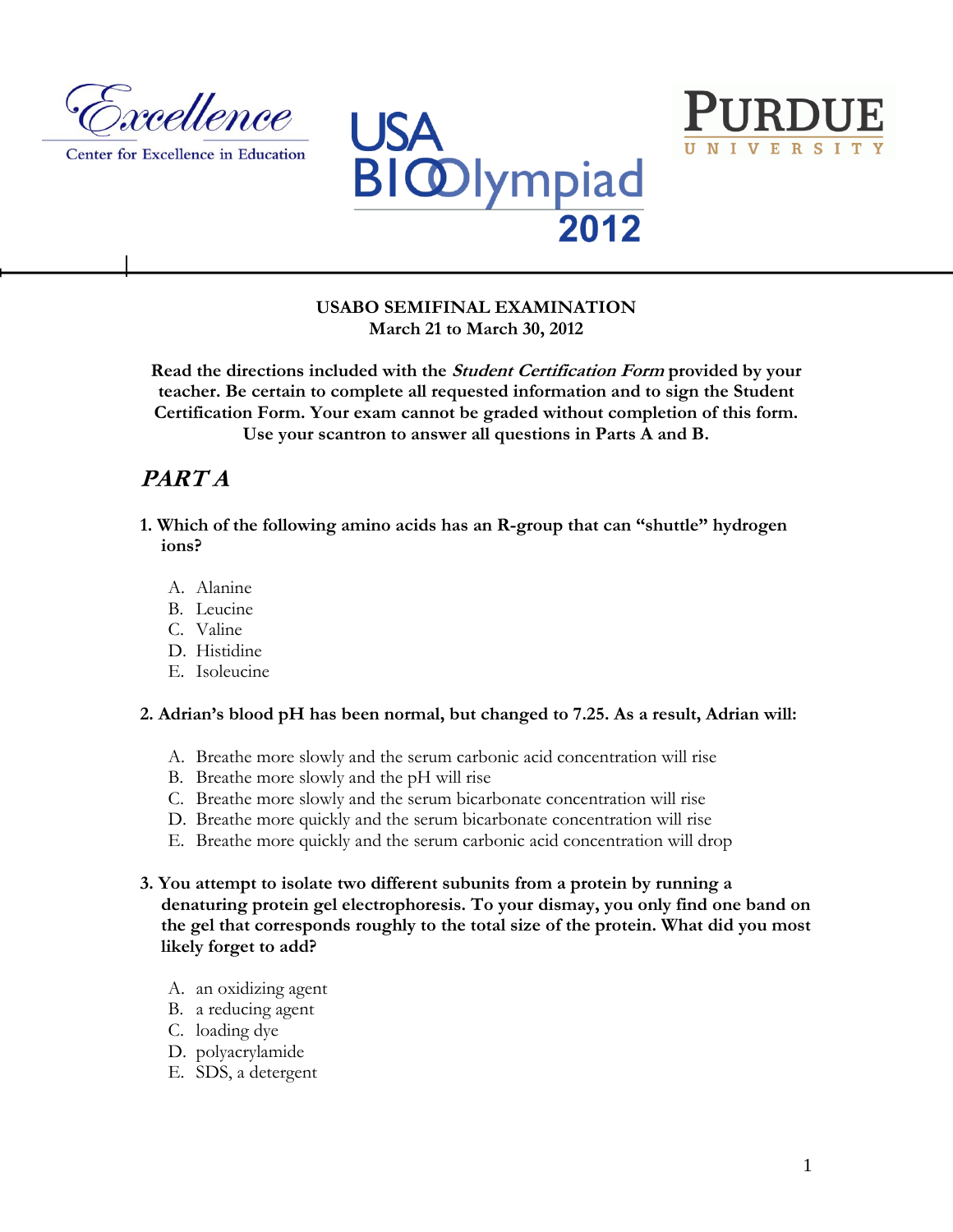- **4. Ciprofloxacin is an antibiotic frequently prescribed for traveler's diarrhea and urinary tract E. coli infections. It acts by binding to and interfering with bacterial topoisomerases. Which of the following is the most accurate explanation of ciprofloxacin's mechanism of action?**
	- A. Ciprofloxacin prevents the unwinding of double-stranded DNA and thus both DNA transcription and replication.
	- B. Ciprofloxacin prevents the relief of supercoiling caused by unwinding of doublestranded DNA and thus DNA replication.
	- C. Ciprofloxacin prevents the conversion of RNA primers to DNA and thus accurate DNA replication.
	- D. Ciprofloxacin prevents replication of the lagging strand.
	- E. Ciprofloxacin prevents the binding of DNA polymerases to DNA and thus both DNA transcription and replication.
- **5. Due to the widespread use of ciprofloxacin, many bacterial populations are now resistant to ciprofloxacin. You are studying a ciprofloxacin-resistant clinical isolate of E. coli. You have a hunch that this population does not harbor any plasmids. Given this information, which of the following best explains your isolate's resistance mechanism?**
	- A. Your resistant bacteria pump ciprofloxacin out of the cell and thus minimize its effect.
	- B. Your resistant bacteria produce an enzyme that modifies the binding site of ciprofloxacin.
	- C. Your resistant bacteria have mutant topoisomerases that have less affinity for ciprofloxacin.
	- D. Your resistant bacteria produce a chemical compound that reacts with ciprofloxacin and reduces its affinity for topoisomerases.
	- E. Your resistant bacteria do not require the activity of topoisomerases.
- **6.** In classical Michaelis-Menten enzyme kinetics, the two constants  $V_{max}$  and  $K_{max}$ **determine the activity of an enzyme that acts on one substrate. You are studying the effects of various chemicals on these constants for your favorite enzyme, and find one molecule that increases its K<sup>m</sup> but leaves Vmax constant. Your molecule is most likely to be:**
	- A. a substrate analog
	- B. the enzyme's substrate
	- C. a coenzyme that increases catalytic efficiency
	- D. an allosteric inhibitor that decreases the enzyme's affinity for the substrate
	- E. an allosteric enhancer that increases the enzyme's affinity for the substrate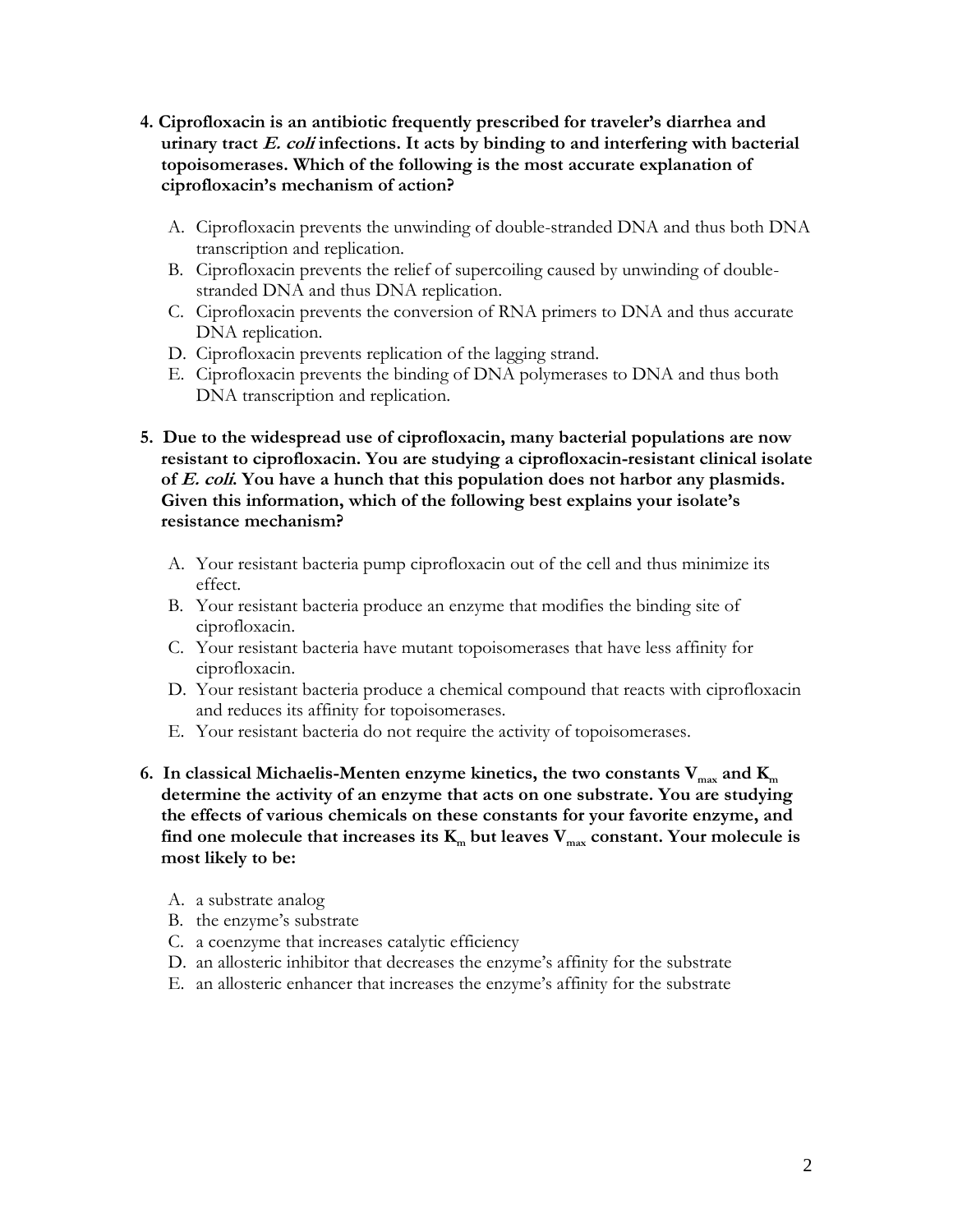- **7. Eukaryotic transcription seems to be a wasteful process because so many proteins need to assemble on a large array of DNA sequences to initiate transcription. What might be the evolutionary advantage that allows such a complex process to be maintained throughout all eukaryotic organisms?**
	- A. Since eukaryotes are larger than prokaryotes, you need a larger transcription process for initiation.
	- B. There are more genes that need to be transcribed in a eukaryote than in a prokaryote.
	- C. The use of large number of proteins and regulatory sequences in DNA is essential for alternative splicing in eukaryotes.
	- D. The use of large numbers of proteins and regulatory sequences in DNA opens many possibilities for sophisticated gene regulation by eukaryotes.
	- E. Since transcription happens in the cytoplasm, you need so many proteins to prevent it from being broken up.
- **8. All amino acids except lysine and leucine can be broken down into precursors for gluconeogenesis. What are the products produced by the breakdown of lysine and leucine that prevent them from functioning in that pathway?**
	- A. Oxaloacetate and acetyl-CoA
	- B. Pyruvate and succinate
	- C. Acetyl-CoA and acetoacetate
	- D. Succinyl-CoA and acetoacetate
	- E. Acetaldehyde and pyruvate
- **9. When a mammal ingests a carbohydrate-rich meal after a long fast, the metabolic behavior of its hepatocytes undergoes many changes. Which of the following responses would not occur after a large influx of glucose?**
	- A. Dephosphorylation and activation of PFK-2
	- B. Increased glucokinase activity
	- C. Glycogen phosphorylase  $R \rightarrow T$  transition
	- D. Decreased phosphoglucomutase activity
	- E. Rise in concentration of NADPH

# **10. Which of the following is the primary interaction accounting for the majority of proteins in aqueous solution?**

- A. Salt bridges
- B. Hydrogen bonding
- C. Dipole-dipole
- D. Disulfide bonds
- E. Hydrophobic interactions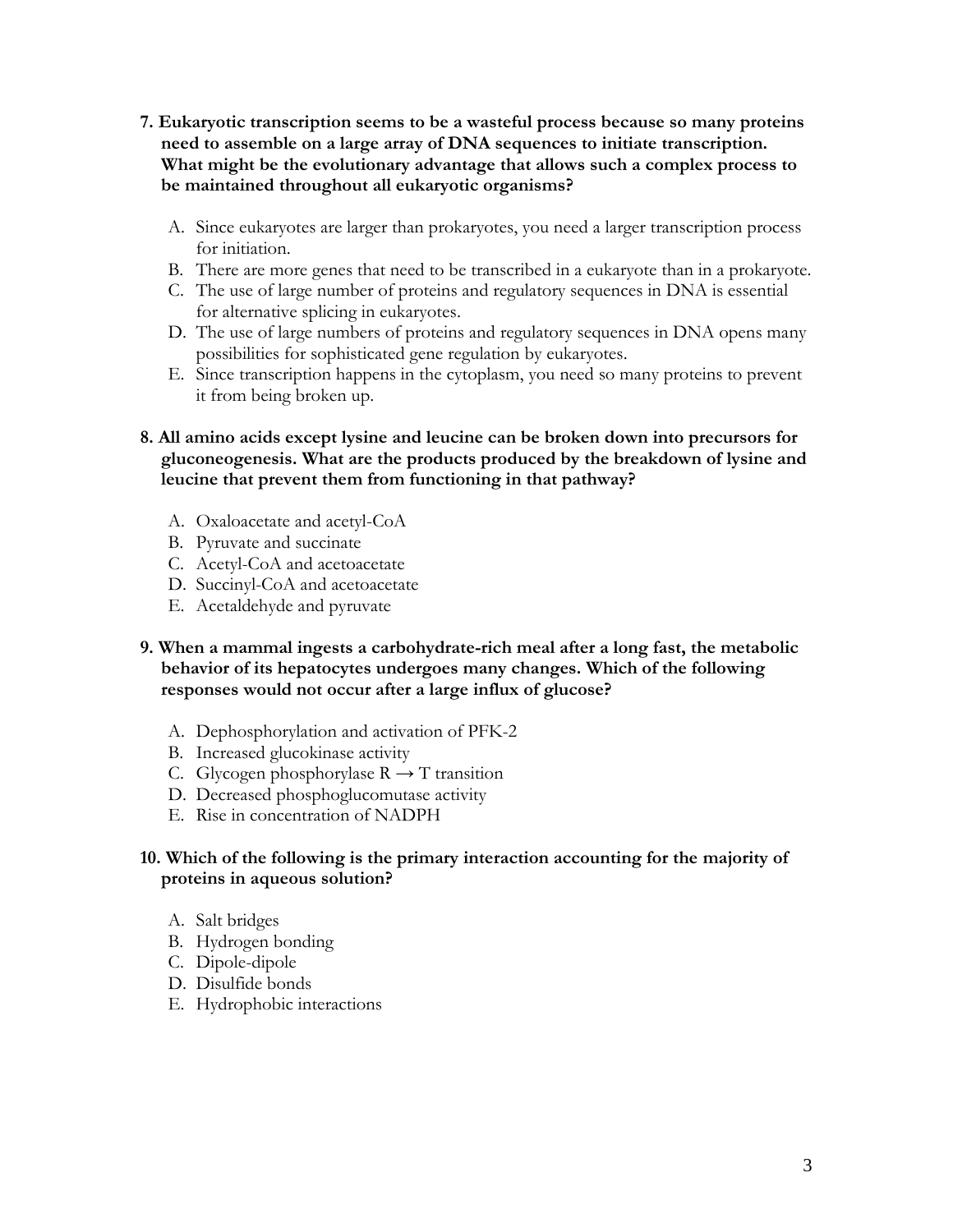**11. You are given four unlabeled samples of polysaccharides and told that each contains either amylopectin, amylose, cellulose, or glycogen, (one of each). Given the following information, which sample contains which type of polysaccharide?**

**Sample # 1: Many 1-6 linkages of α-glucose monomers Sample # 2: Composed of β-glucose monomers Sample # 3: Many 1-4 linkages of α-glucose monomers Sample # 4: Some 1-6 linkages of α-glucose monomers**

- A. # 1 amylose, # 2 cellulose, # 3 amylopectin, # 4 glycogen
- B. # 1 cellulose, # 2 glycogen, # 3 amylose, # 4 amylopectin
- C.  $\overline{t}$ 1 amylopectin,  $\overline{t}$ 2 cellulose,  $\overline{t}$ 3 amylopectin,  $\overline{t}$ 4 glycogen
- D. # 1 glycogen, # 2 amylopectin, # 3 cellulose, # 4 amylase
- E.  $\overline{a}^{\#}1$  glycogen,  $\overline{a}^{\#}2$  cellulose,  $\overline{a}^{\#}3$  amylose,  $\overline{a}^{\#}4$  amylopectin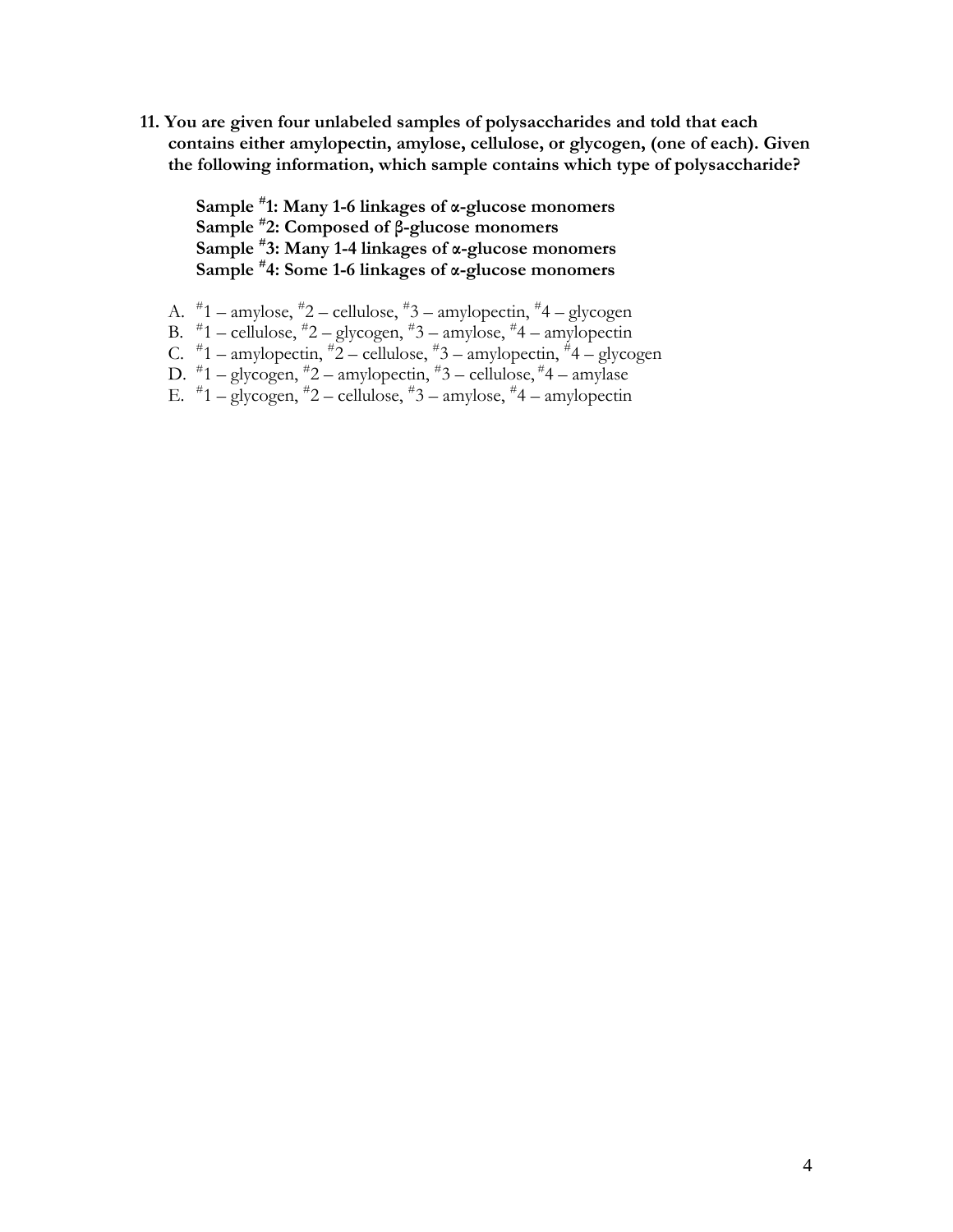**12. You are looking for a lactose analog to induce long-term expression of a gene under the control of the lac promoter. Which of the following molecules is the most suitable choice?**



#### **13. Which of the following statements about gravity perception is FALSE?**

- A. Statoliths are specialized amyloplasts.
- B. Statoliths are found in statocytes.
- C. Gravity is sensed from the root cap acropetally through the zone of division.
- D. Columella cells sense gravity through statolith pressure on the endoplasmic reticulum
- E. Auxin is the main hormone involved in gravity response.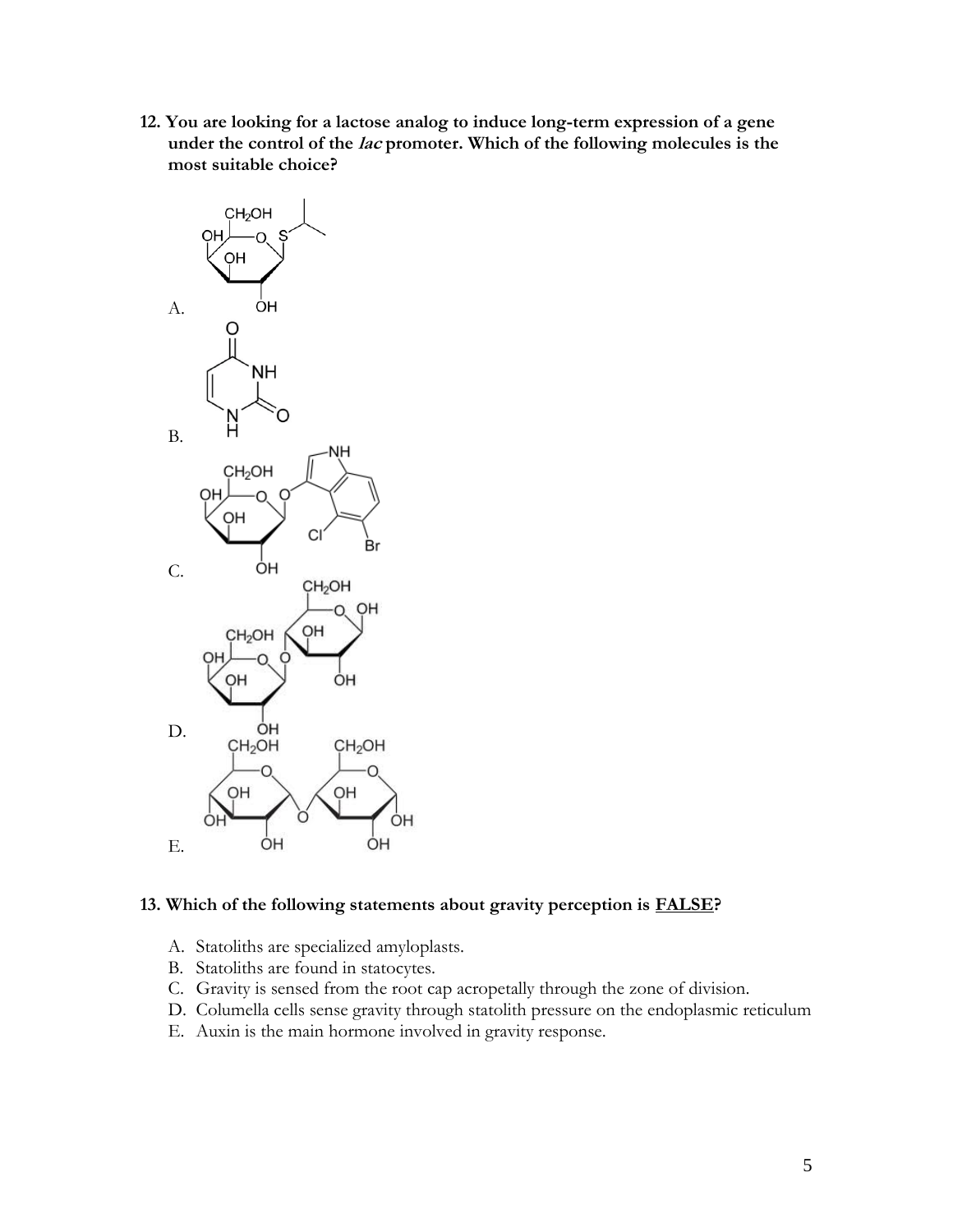# **14. What characterizes a short-day plant?**

- A. They flower only after a sequence of short days followed by long days.
- B. They flower only after a sequence of long days followed by short days.
- C. They flower in fall or early spring.
- D. Flowering can be induced by an interruption of a long day with a period of darkness.
- E. They need to be vernalized in order to flower.

# **15. Which of the flowing statements about flowering is true?**

- A. A long-day plant will flower when it has been stimulated to produce the correct ratio of phytochromes to cryptochromes.
- B. A long-day plant will flower when its ratio of  $P_r$  to  $P_{fr}$  that is greater than 1.
- C. A long-day plant will flower if its night is interrupted by a flash of red and then a flash of far-red light.
- D. A long-day plant will flower when most of its phytochromes are in the  $P_f$  form and the days are long enough for its flowering gene to accumulate to high enough levels to induce flowering.
- E. A long-day plant requires a short night so the flowering inhibitor protein can be removed to low-enough levels to allow flowering.

# **16. A researcher's new houseplant exhibits photoperiodism because of the presence of phytochromes. Which of the following statements about plant phytochromes is NOT true?**

- A. Each phytochrome molecule is a dimer composed of two identical subunits. Each subunit contains a photosensitive chromophore.
- B. The conformational change of  $P_t$  to  $P_f$  is irreversible, so over the night the plant recycles the  $P_{\text{fr}}$  that was produced during the day and synthesizes new  $P_{\text{r}}$ phytochromes.
- C. When exposed to red light,  $P_r$  is converted to  $P_{fr}$  in the plant.
- D. Plants shaded by other plants commonly have the equilibrium of  $P_{r}$  to  $P_{fr}$  more shifted toward  $P_r$ , during the day.
- E. ALL of the above are true

# **17. Which of the following statements is TRUE about leaves in vascular plants?**

- A. Leaves are found on all species in the kingdom Plantae
- B. Secondary (woody) growth is found in some leaves
- C. All plants with microphylls are extinct
- D. Megaphylls may have evolved from sporangia on the side of the stem
- E. Microphylls may have evolved from a series of branches lying close to each other on a stem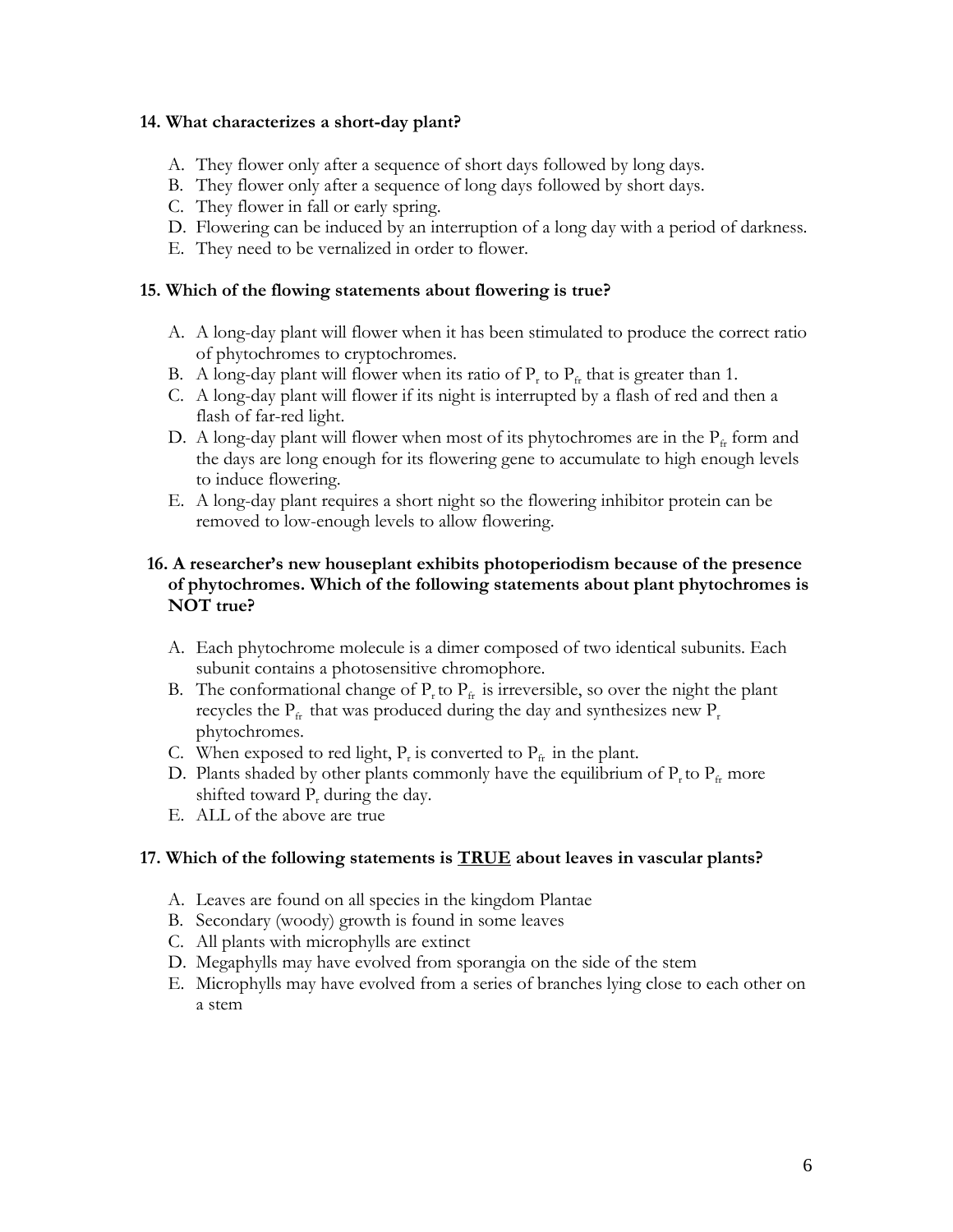# **18. Which of the following is an accurate description of alternation of generations in vascular and nonvascular plants?**

- A. Nonvascular plants and seedless vascular plants have a dominant gametophyte
- B. Seedless and seed-producing vascular plants have an independent gametophyte
- C. Nonvascular plants and seedless vascular plants have dominant sporophyte
- D. Seedless and seed-producing vascular plants have a dominant gametophyte
- E. Seedless and seed-producing vascular plants have a reduced gametophyte

# **19. Arrange the following five events in an order that explains the bulk flow of substances in the phloem.**

- **I. Water diffuses into the sieve tube elements**
- **II. Leaf cells produce sugar by photosynthesis**
- **III.Solutes are actively transported into sieve elements**
- **IV. Sugar is transported from cell to cell via the apoplast and/or symplast**
- **V. Sugar moves down the stem**
- A. II, I, IV, III, V
- B. I, II, III, IV, V
- C. II, IV, III, I, V
- D. IV, II, I, III, V
- E. II, IV, I, III, V

#### **20. What is the relationship between pollination and fertilization in flowering plants?**

- A. Fertilization precedes pollination.
- B. Pollination easily occurs between plants of different species.
- C. Pollen is formed within megasporangia so that male and female gametes are near each other.
- D. If fertilization occurs, pollination is unnecessary.
- E. Pollination brings gametophytes together such that fertilization can occur.
- **21. You are growing plants hydroponically, measuring CO<sup>2</sup> usage. The plants initially grow robustly, but soon CO<sup>2</sup> assimilation drops. Young leaves continue to grow normally, but older leaves begin to yellow. Which of the following is the MOST likely cause for the observed changes?** 
	- A. The hydroponic medium lacks oxygen, causing the roots to suffocate.
	- B. The plants are preparing to flower.
	- C. The plants are mutants which overproduce gibberellins.
	- D. The hydroponic medium lacks magnesium.
	- E. The plants are not exposed to enough light.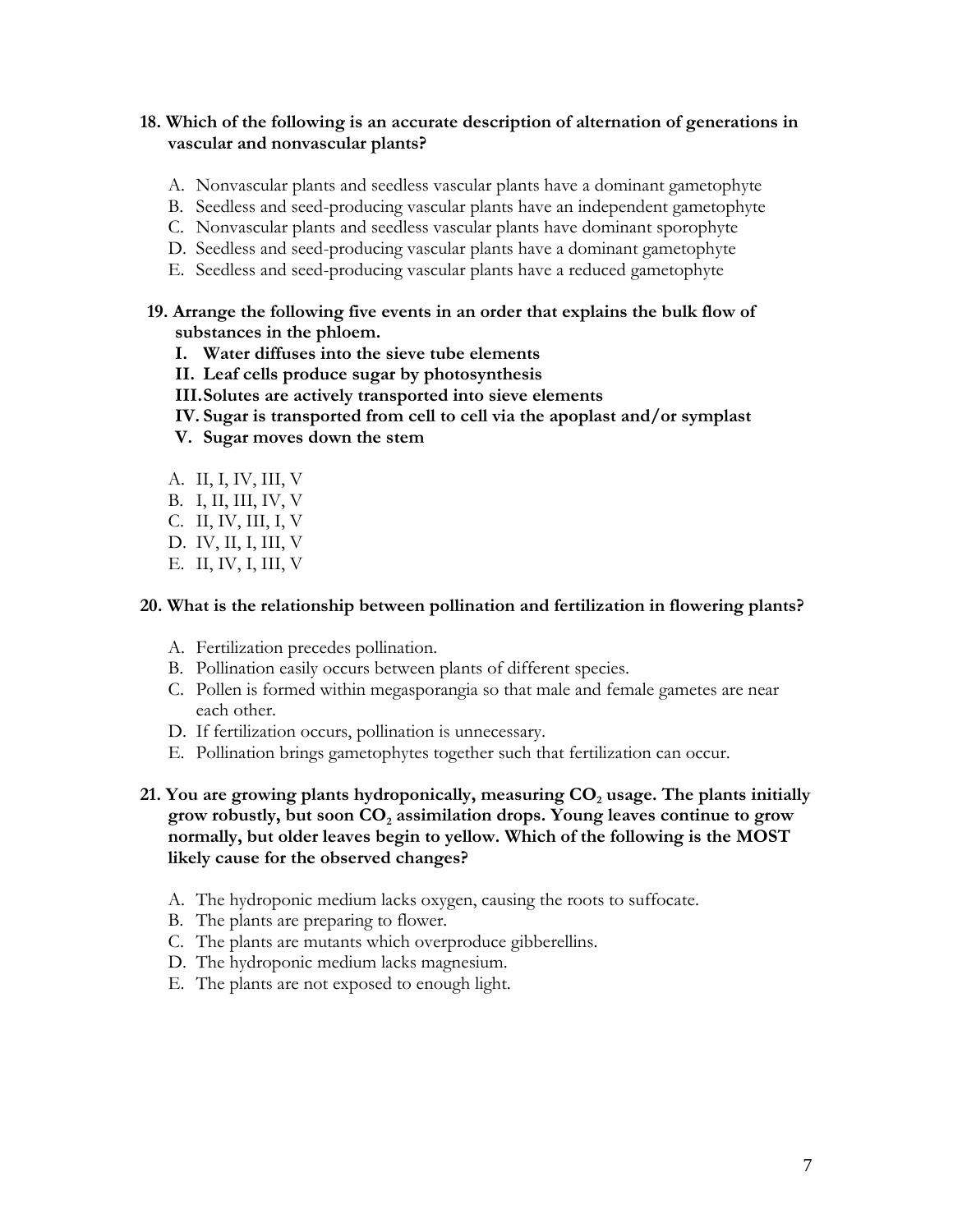**22. Which of the following has the greatest total cross-sectional area in the human body?**

- A. Arteries
- B. Arterioles
- C. Capillaries
- D. Venules
- E. Veins

#### **23. Which of the following is a feature of muscles that have mainly oxidative metabolism?**

- A. Have low blood supply
- B. Store more fat
- C. Commonly identified as fast twitch
- D. Have few mitochondria
- E. Susceptible to fatigue

#### **24. Place the following events related to the allergic response in order of occurrence.**

- **I. IgE antibodies bind to mast cells.**
- **II. Mast cells degranulate.**
- **III.IgE antibodies recognize and bind to allergen.**
- **IV. Allergy symptoms appear.**
- **V. IgE antibodies are produced in response to exposure to an allergen.**
- **VI. Histamine is released into the blood.**
- A. VI, V, I, II, III, IV
- B. V, II, I, III, VI, IV
- C. V, III, I, VI, II, IV
- D. IV, VI, V, III, I, II
- E. V, I, III, II, VI, IV

#### **25. Which region of the brain is LEAST related to processing of visual signals?**

- A. Occipital lobe
- B. Cerebellum
- C. Hypothalamus
- D. Optic chiasm
- E. Lateral geniculate nuclei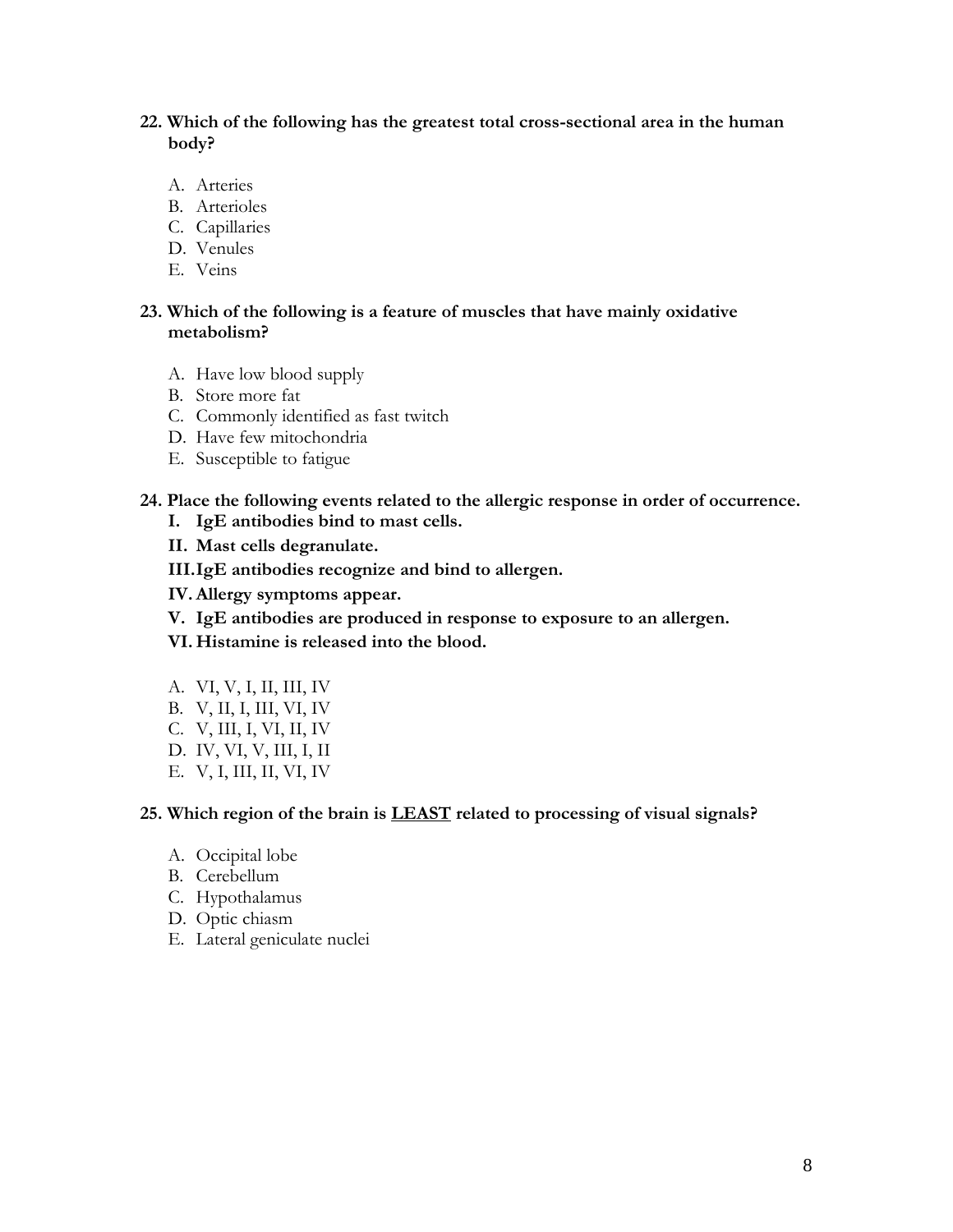- **26. You compliment a friend on his recent weight loss. When you are playing video games at his house later, you notice he seems disinterested in the game and is frequently going to the kitchen to get snacks. After one too many sodas, you go to the bathroom, where you see his medicine cabinet stocked full of Rogaine (a hair loss medication), Imodium (a diarrhea medication), Viagra (an impotence medication) and Ritalin (a hyperactivity medication). Finally understanding his illness, you tell your friend he needs to see a doctor about his:** 
	- A. Hyperthyroidism
	- B. Type I diabetes
	- C. Hyperparathyroidism
	- D. Hypopituitarism
	- E. Hypogonadism

#### **27. When comparing the mammal's respiratory system with the arthropod's tracheal system, which of the following is FALSE?**

- A. The mammal's respiratory system is limited to a certain region of its body, while the tracheal system of the arthropod is throughout its body
- B. Both systems are adaptations for living in air
- C. Both systems have a closed circulatory system adjacent to a gas exchange surface
- D. Both systems possess highly branched tubes
- E. Both systems possess invaginated surfaces
- **28. List the following Orthoptera appendage segments in order from most proximal to most distal.** 
	- **I. Coxa**
	- **II. Femur**
	- **III.Tarsus**
	- **IV.Tibia**
	- **V. Trochanter**
	- A. III, II, IV, V, I
	- B. I, II, IV, III, V
	- C. II, V, IV, III, I
	- D. V, I, II, IV, III
	- E. I, V, II, IV, III
- **29. When stimulated, which of the following will cause an accelerated heartbeat, pupil dilation, blood pressure rise, and more blood to flow to the peripheral muscles?**
	- A. Parasympathetic nervous system
	- B. Parathyroid gland
	- C. Somatic nervous system
	- D. Sympathetic nervous system
	- E. Thyroid gland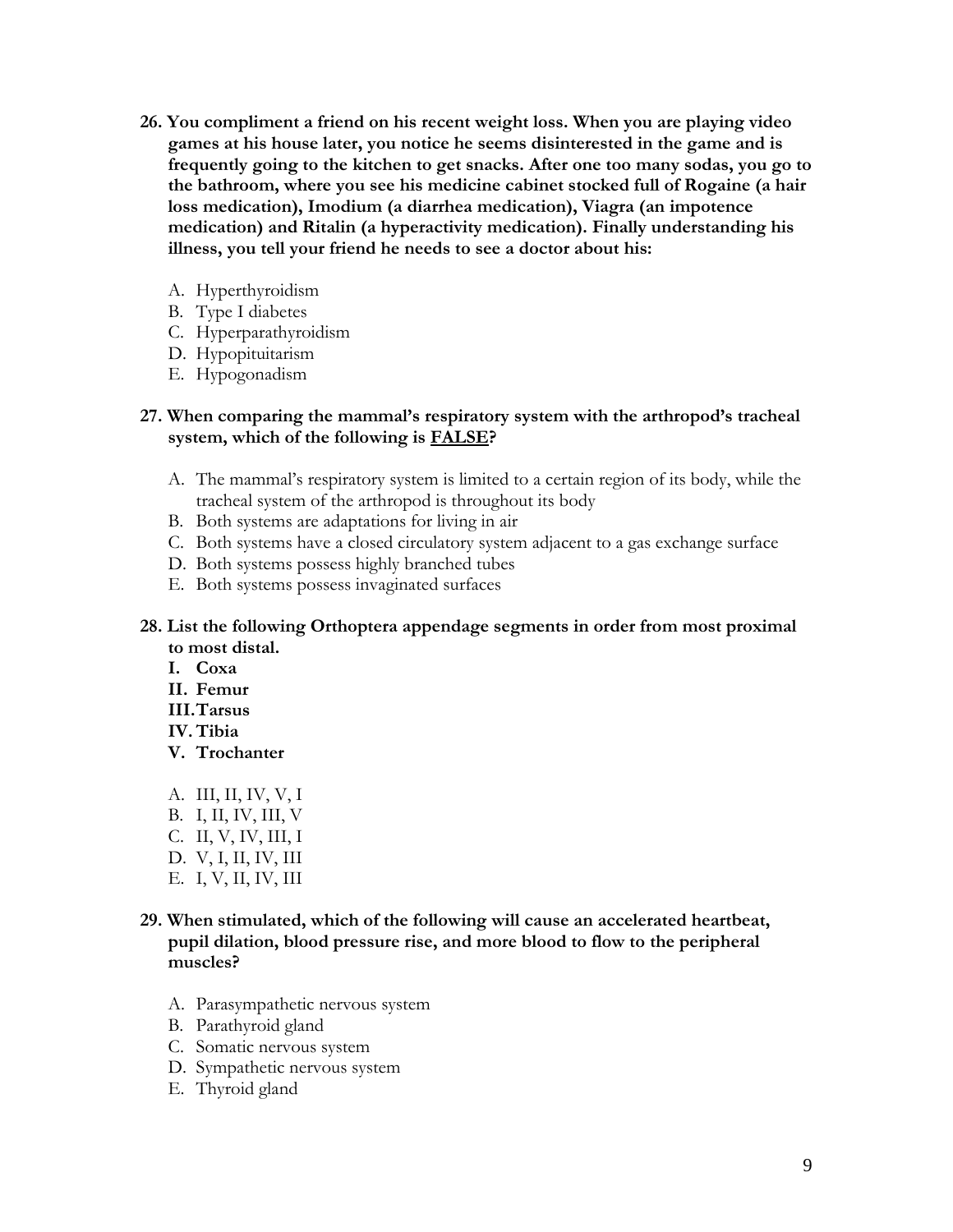- **30. Without harming the Lumbricus (earthworm) specimen, a researcher carefully removed the liquid in each body segment. Which of the following descriptions of earthworm movement would you expect to observe?**
	- A. Movement by the setae only
	- B. Neither extension nor contraction
	- C. Normal contraction and extension
	- D. Normal extension, but not full contraction
	- E. Normal contraction, but not full extension

# **31. A patient meets with his doctor and presents the following symptoms: low metabolic rate, goiter, and weight gain to the point of obesity. Which of the following best describes the cause of these symptoms?**

- A. High body temperature
- B. High levels of thyrotropic hormone (TSH) in the blood
- C. High levels of thyroxin in the blood
- D. Increased production of thyrotropic releasing hormone
- E. Lack of sufficient iodine in the diet

#### **32. Which of the following are common precursors in hormone synthesis?**

- A. Carbohydrates, polypeptides, and steroids
- B. Carbohydrates, fats, and polypeptides
- C. Fats, polypeptides, and steroids
- D. Amino acids, polypeptides, and steroids
- E. Amino acids, fats, and minerals
- **33. In a capillary bed if the hydrostatic pressure at the arteriole ends is 32 mm Hg and at the venule ends is 14 mm Hg with an osmotic pressure of 22 mm Hg, the net flow of fluids from the capillary bed will occur with a pressure of**
	- A. 2 mm Hg
	- B. 8 mm Hg
	- C. 10 mm Hg
	- D. 18 mm Hg
	- E. 22 mm Hg
- **34. Upon examination of an unknown animal, you determine the following: it has an excretory system with blind-ended tubules emerging as outgrowths in the digestive system, is terrestrial, and has an open circulatory system. You also could predict that it might have which of the following?**
	- A. Book gills
	- B. Lungs
	- C. Four-chambered heart
	- D. Nephridia
	- E. Tracheal system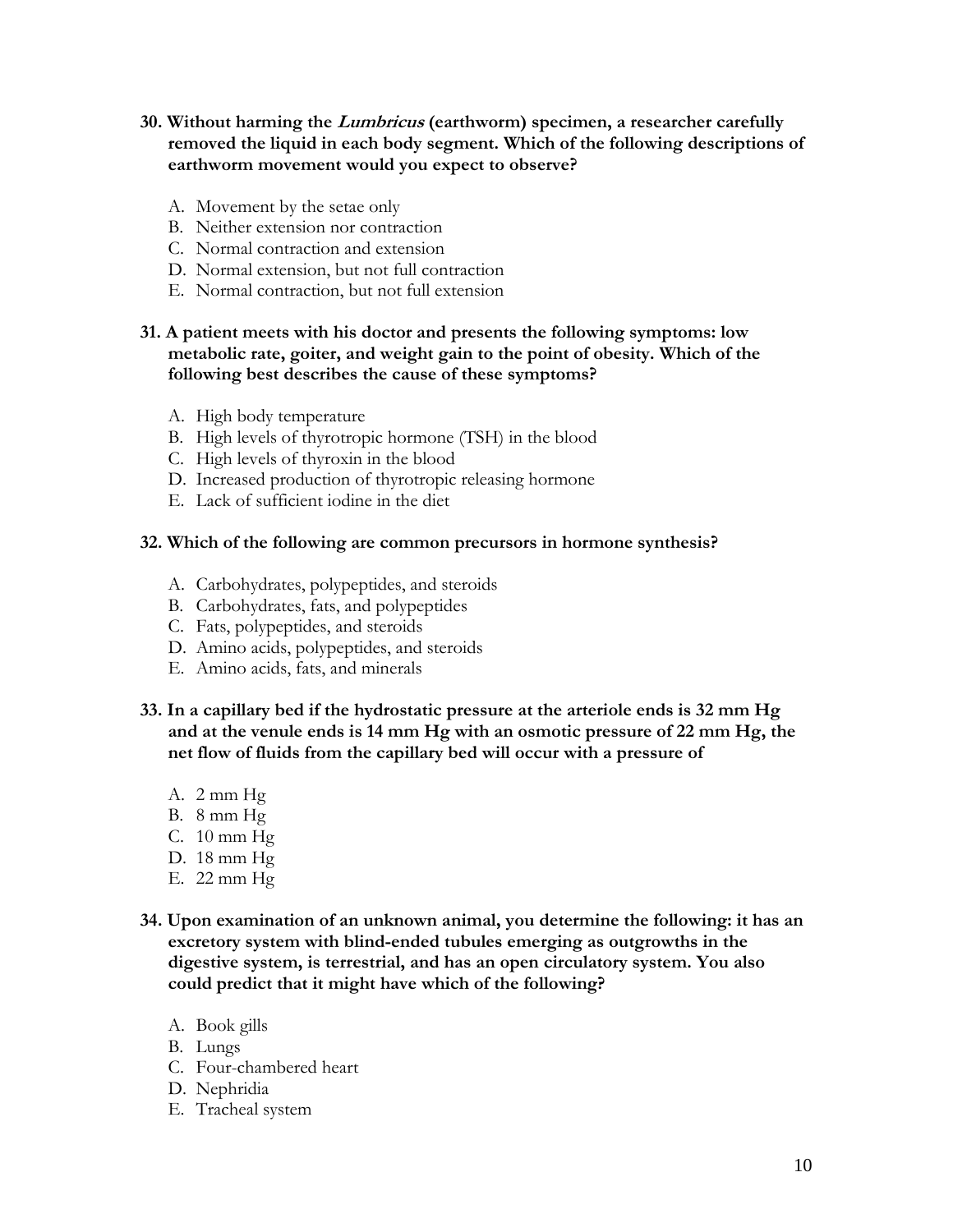**35. Which of the following pH series MOST closely matches the pH series for the following solutions? blood, 10-5 M HCl, pure water\* , gastric fluids, salt water \* at STP ( Standard Temperature and Pressure)**

| A. 7.4 | 5.0  | 7.0   | $2.5^{\circ}$ | 8.3 |
|--------|------|-------|---------------|-----|
| B. 8.3 | 10.0 | 7.0   | 1.2.          | 7.2 |
| C. 7.5 | 10.5 | - 7.0 | 4.0           | 8.3 |
| D. 5.0 | 7.4  | 7.0   | 8.3           | 2.4 |
| E. 6.8 | 5.0  | 7.0   | 2.4           | 8.3 |

**36. While examining a small mammal's skull, you observe that there are no canines and that the premolars and molars are flat. Which of the following characteristics would this mammal likely possess?**

- A. Lacks maltase and sucrase in its intestine
- B. Lacks amylase in its saliva
- C. Possesses a high concentration of pepsin in its saliva
- D. Possesses a long large intestine
- E. Possesses a spiral valve in its intestine

#### **37. Which of the following is an example of an ethological study?**

- A. The ability of wood rats to run mazes
- B. The behavior of cows held in small barns
- C. The effect of freezing temperature on mating in Amazonian fishes
- D. The preference of honeybees for different flower colors
- E. Both B and D are correct

# **38. During a long period when there is no rainfall, a mountain lion may temporarily leave its usual hunting territory to drink from a farm pond. This behavior is probably due to:**

- A. Its need to find different foods to eat
- B. A change in an abiotic factor in its environment
- C. Its need to find a new habitat
- D. A change in a biotic factor in its environment
- E. The need to increase its territory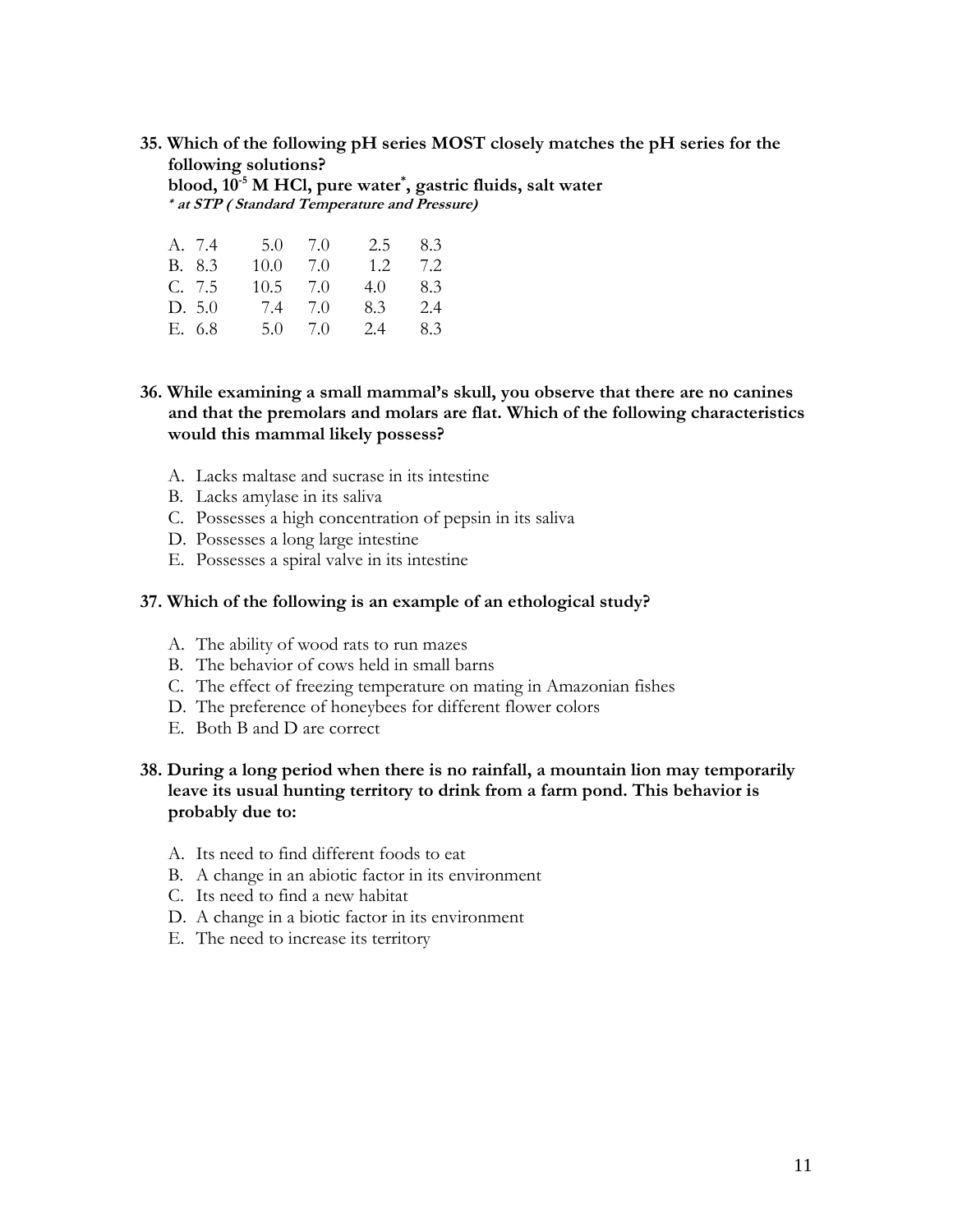# **39. Which of the following roles have humans NOT traditionally taken in the process of domesticating animals?**

- A. Parent in imprinting
- B. Nature in selection
- C. Dominant male in social organization
- D. Landmark in spatial learning
- E. Bottleneck effects
- **40. The freshwater fish [Apteronotus albifrons](http://fishbase.org/Country/CountrySpeciesSummary.cfm?c_code=218&id=12220) (black ghost) is found off the coast of Ecuador. Suppose there are no close relatives and you have the ability to prevent black ghosts from immigrating or emigrating from their present population and there would be no further mutations. Which of the following statements is the best description of the future of this black ghost population?**
	- A. The population will deteriorate after a few generations due to excessive inbreeding
	- B. All evolution will stop immediately
	- C. The population will continue to evolve for a long time as selection acts on the variability produced by recombination
	- D. The population will stop evolving, but will continue for many generations as long as the environment remains constant
	- E. Major evolutionary changes will continue due to genetic drift

# **41. Suppose a researcher is planning to use the Dideoxy Chain-Termination method for sequencing DNA but does not add fluorescently tagged ddGTP to the incubation tube. What are his results from the sequencing?**

- A. The DNA polymerase will sense that ddGTP is missing and fail to replicate DNA according to the template strand.
- B. The spectrogram printed from the detector reading the polyacrylamide gel will be as expected because the other three dideoxynucleotides were present in the incubation tube.
- C. The DNA polymerase will make many strands of DNA of equal lengths, but none will contain fluorescently tagged G nucleotides.
- D. The spectrogram will contain gaps in its detected peaks of fluorescence where ddGTP would have terminated certain strands of DNA.
- E. The DNA polymerase will produce DNA strands of all different lengths, but some will terminate in Guanine instead of ddGTP.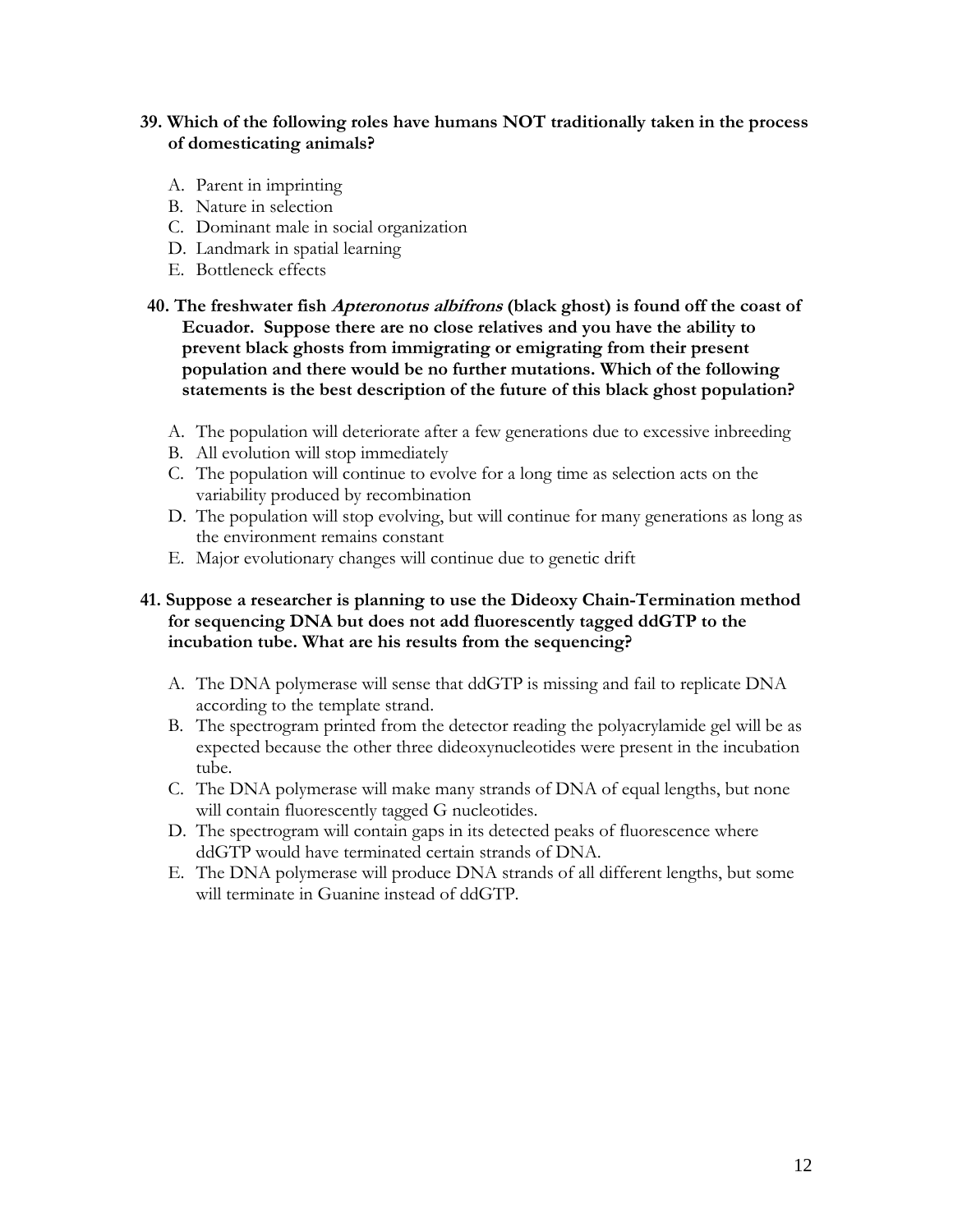**In questions 42 to 44, you have two true-breeding strains of pea plants with white flowers. Crossing these two strains yields an F1 generation that only has purple flowers. Self-crossing these purple flowered plants yields the following ratio of progeny with purple and white flowers: 9 purple: 7 white.**

**42. How many genes in this cross are involved in determining flower color?**

- A. 0
- B. 1
- C. 2
- D. 3
- E. 4
- **43. What fraction of the purple-flowered F2 progeny do you expect to produce only purple progeny when self crossed?**
	- A. 1/9 B. 1/4 C. 1/3 D. 4/9
	- E. 1
- **44. What fraction of the purple-flowered F2 progeny, when selfed, do you expect to produce the same 9:7 ratio of purple to white progeny?**
	- A. 0
	- B. 1/3
	- C. 4/9
	- D. 1/2
	- E. 5/9
- **45. You have two true-breeding squash strains with white flowers instead of the normal yellow flowers. When crossed, the F1 generation exhibits yellow flowers only. Your colleague makes the following hypothesis to explain this result: Each parental strain has a mutation in the same gene, the protein product of which forms a homodimer that catalyzes an important step in yellow pigment production. It happens by chance that the two distinct mutant subunits, each produced in a parental strain, can bind to each other and function normally, but not when bound with itself or the wild type subunit. What ratio of yellow-flowered to white-flowered progeny would you expect from a self-cross of the F1 generation if your colleague's hypothesis were correct?**
	- A. 1:1
	- B. 9:7
	- C. 7:9
	- D. 3:1
	- E. 1:3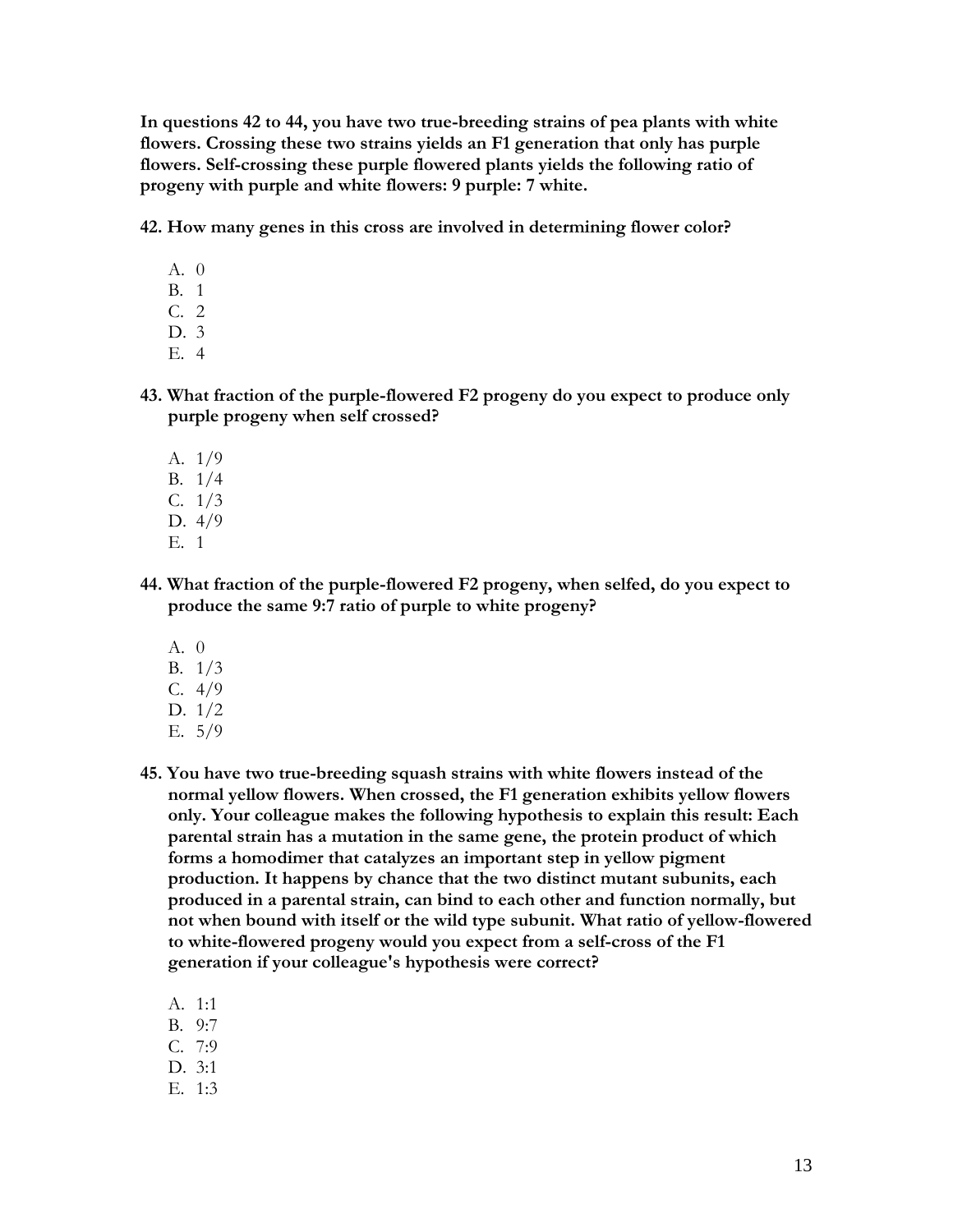**46. The following pedigree depicts inheritance of hemophilia, an X-linked recessive disorder. The great-grandfather of the child marked with "?" suffered from hemophilia. Assume the great-grandmother has no past history of hemophilia, and could not have been a carrier of the disease. What is the probability that the child marked with "?" will be born male AND suffer from hemophilia given that that the other five children in Generation IV do not have hemophilia?**



- **47. Using the following information, approximate the number of nucleotide triphosphates required to translate an mRNA molecule with a coding region (including start and stop codons, excluding untranslated regions) that is X base pairs long.**
	- **I. 1 ATP is required to attach an amino acid to tRNA.**
	- **II. 1 ATP is required to break myosin from actin.**
	- **III. 2 GTP are required to dissociate ribosome subunits and mRNA and release a finished polypeptide.**
	- **IV. 1 GTP is hydrolyzed to bind the large subunit of the ribosome to an mRNA.**
	- **V. 1 GTP is produced per round of the citric acid cycle.**
	- **VI. 1 GTP is required for codon recognition per each new aminoacyl-tRNA added.**
	- **VII. 1 GTP is required for translocation of peptidyl-tRNAs per each cycle of elongation.**
	- A.  $X + 3$
	- B. 3X
	- C.  $3X + 3$
	- D.  $4X/3 + 3$
	- E.  $X/3 + 3$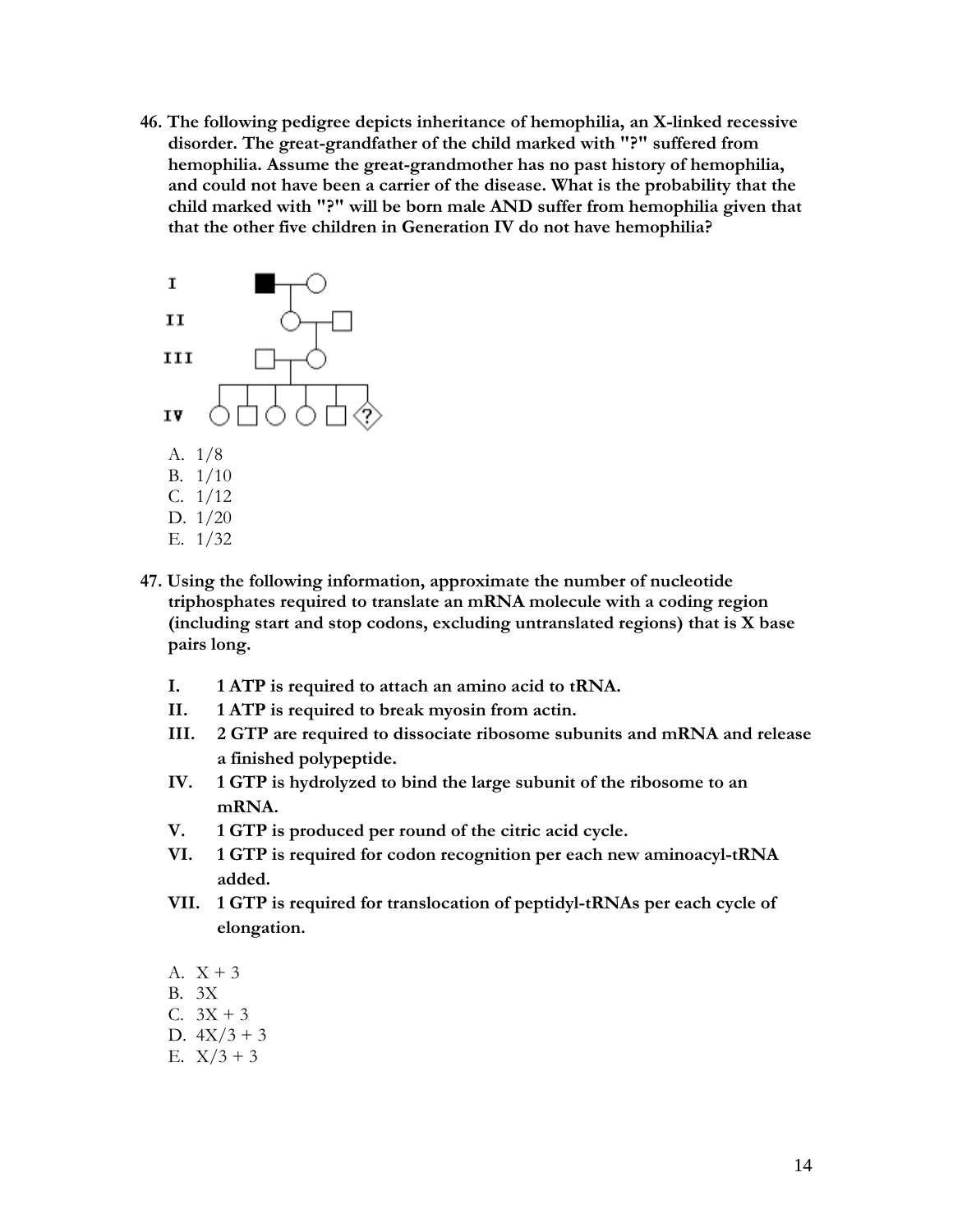#### **48. With the movement to land from an aquatic environment, all of the following were problems facing plants EXCEPT:**

- A. UV radiation
- B. Desiccation of the embryo and zygote
- C. Pollen production
- D. Temperature fluctuations
- E. Winds
- **49. If a short-day plant flowers only when the night is at least 14 hours long, in which of the following light conditions will the plant flower? Place your response on your scantron.**



#### **Key**

- $\nabla$  = Intense flash of red light
- $\blacktriangledown$  = Intense flash of far-red light
- $=$  Daylight
	- $=$  Night
- **50. Cyclic and noncyclic pathways for photophosphorylation are present in most plants. If you assume that the cyclic pathway is not affected, which of the following processes would cease if the noncyclic pathway were inhibited?**
	- A. Chemiosmosis in mitochondria
	- B. Active transport of  $Na^+$  across the cell membrane
	- C. Oxidation of  $FAD_{re}$  to  $FAD_{ox}$
	- D.  $6CO_2 + 6$  RuBP + 12 ATP + 12 NADPH<sub>re</sub>  $\rightarrow$  12 glucose phosphate + 12 NADPH<sub>ox</sub> + 12 ADP
	- E. Osmosis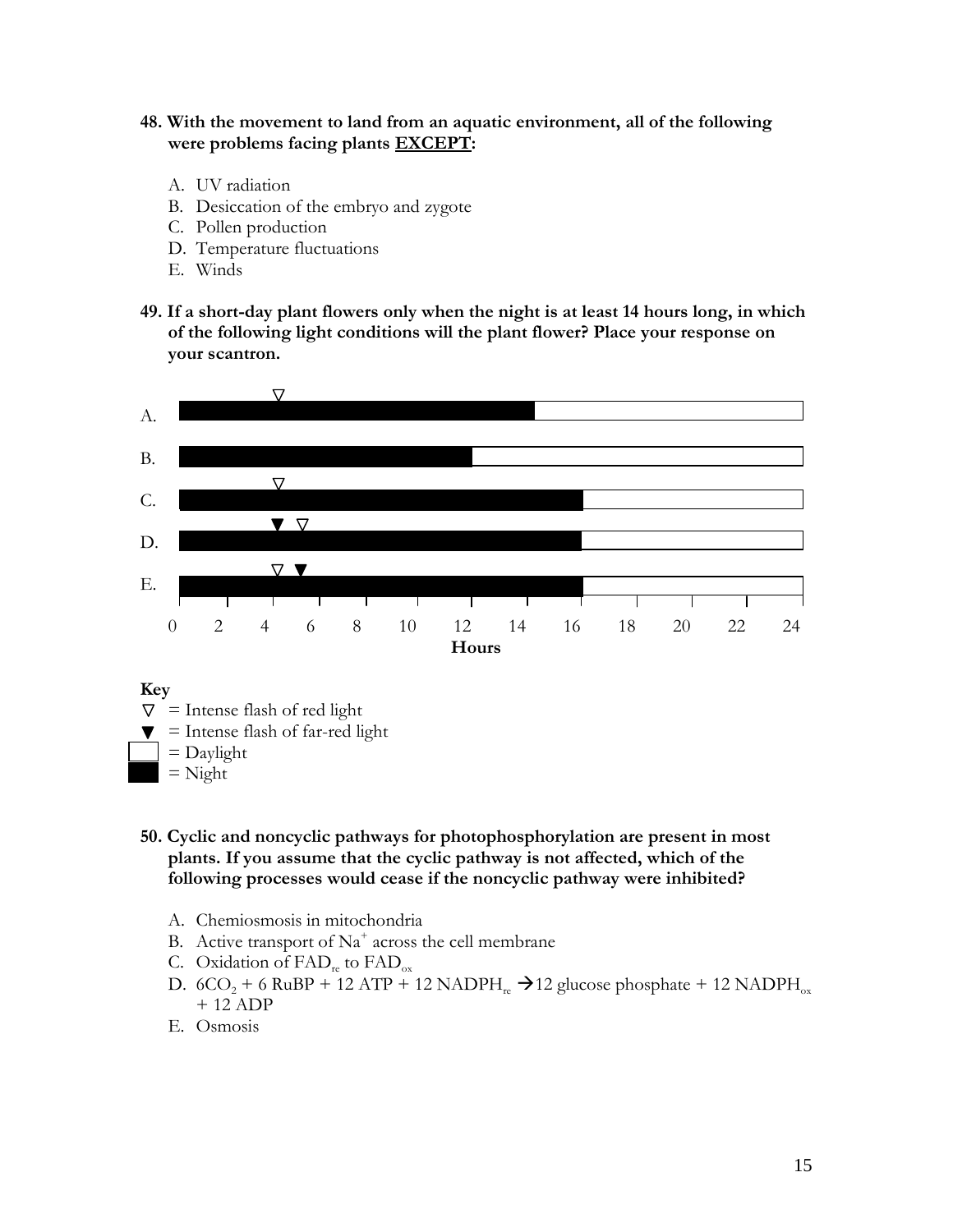# **51. The difference between the action spectrum and the absorption spectrum of plants suggests that:**

- A. Chlorophyll is not involved in the dark reactions
- B. Pigments other than chlorophyll are involved
- C. Two photosystems are involved
- D. Chlorophyll is green
- E. Green light is not effective for photosynthesis

#### **52. Which of the following statements is NOT true about the Nitrogen Cycle?**

- A. The atmospheric reservoir of nitrogen makes up only a small amount of the total amount of the element in the Nitrogen Cycle.
- B. Most nitrogen is fixed in the root nodules in plants of the family Fabaceae.
- C. The process of returning nitrogen to inorganic forms in the soil by decomposers is called ammonification.
- D. Some species of nitrifying bacteria are responsible for converting  $NO<sub>2</sub>$  to  $NO<sub>3</sub>$ .
- E. ALL of the above are true.
- **53. You wish to know the population of a certain group of gorillas on your wildlife preserve. You captured and tagged 45 gorillas with a microchip and released them back into the wild. After six months, you returned and captured 64 gorillas and 8 had the tags that you have previously placed in them. Given that no births or deaths occur in the population, what is the size of the population of gorillas on your wildlife preserve?**
	- A. 140
	- B. 150
	- C. 180
	- D. 270
	- E. 360
- **54. You are working for a biotech company that produces a genetically engineered bacterium. The species that you are responsible for will grow until the population reaches a density of 1.2 x 10<sup>6</sup> cells/cm<sup>3</sup> . To maximize the sustainable yield of these bacteria, you should adjust the density to:**
	- A.  $1.2 \times 10^6$  cells/cm<sup>3</sup>
	- B. Between 1.2 and 2.4  $10^6$  cells/cm<sup>3</sup>
	- C.  $0.6 \times 10^6$  cells/cm<sup>3</sup>
	- D.  $1.2 \times 10^3$  cells/cm<sup>3</sup>
	- E.  $0.6 \times 10^3$  cells/cm<sup>3</sup>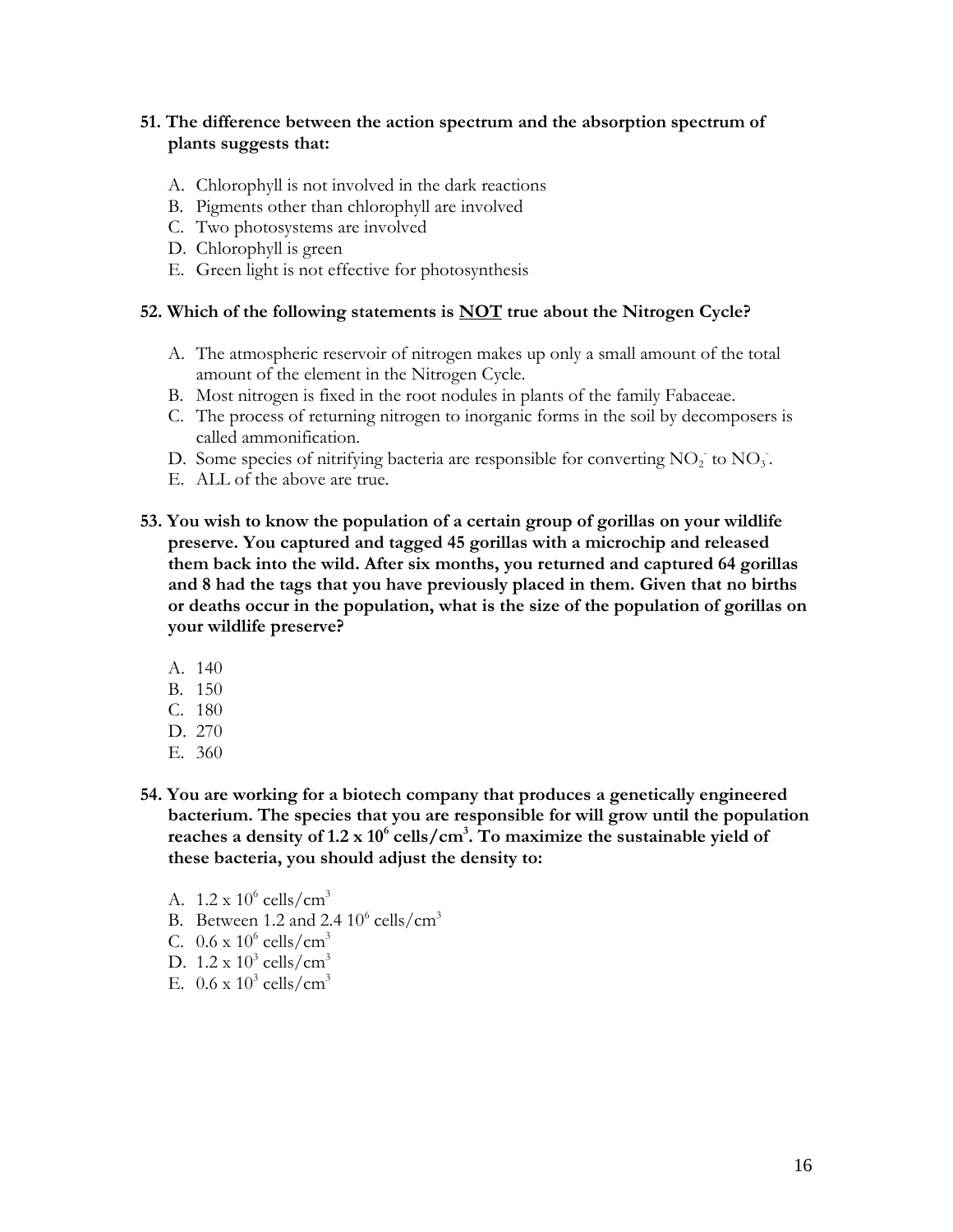# **55. An orchid growing epiphytically on a tree is an example of:**

- A. Batesian mimicry
- B. Inquilinism
- C. Mutualism
- D. Phoresy
- E. Adventitious roots

# **56. Which of the following is NOT a typical characteristic of a K-selected species?**

- A. Large body size
- B. Lives in fairly stable and predictable environments
- C. Produces few offspring
- D. Reproduces late in life
- E. Short life span

# **57. Which of the following would be the most acceptable limiting factor showing a boom or bust growth curve in an Anopheles (mosquito) population?**

- A. Density-independent limitations
- B. Density-dependent limitations
- C. Intrinsic rate factors
- D. S factors
- E. Survivorship factors

# **58. Both Annelids and Mollusks have**

- A. Ciliated larvae always in their life cycles
- B. A blastopore that develops into an anus
- C. A coelom that develops from mesodermal pouches
- D. Indeterminate cleavage in early development
- E. A mesoderm that arises as a solid in-growth of cells from a cell near the blastopore

# **59. Among the following animal groups, which is least related to the others?**

- A. Annelida
- B. Aschelminthes
- C. Arthropoda
- D. Echinodermata
- E. Mollusca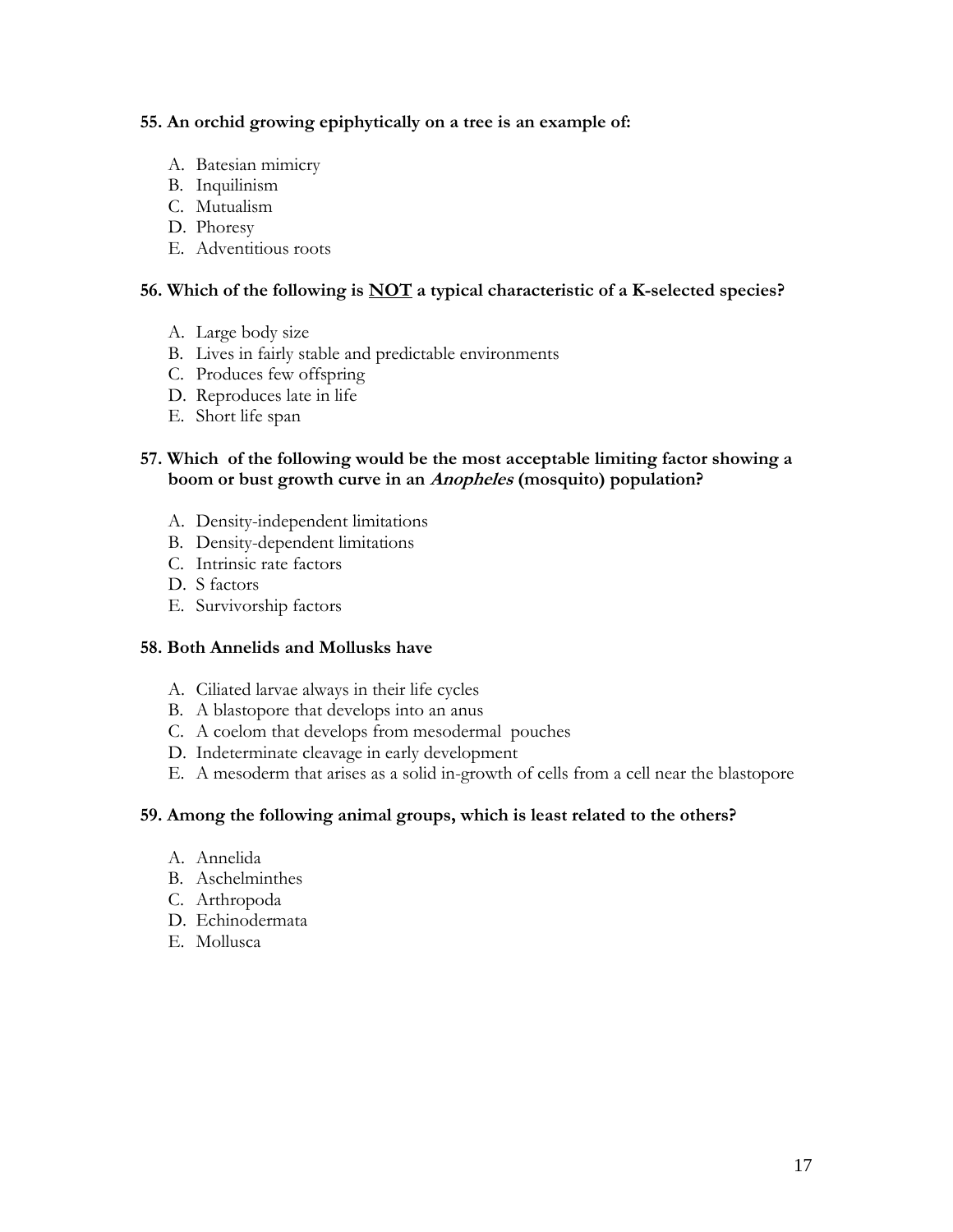# **60. Insects typically have all of the following with the exception of:**

- A. Body divided into head, thorax, and abdomen
- B. Compound eyes
- C. One pair of antennae
- D. Pincer or Fang-like chelicerae
- E. Three pairs of legs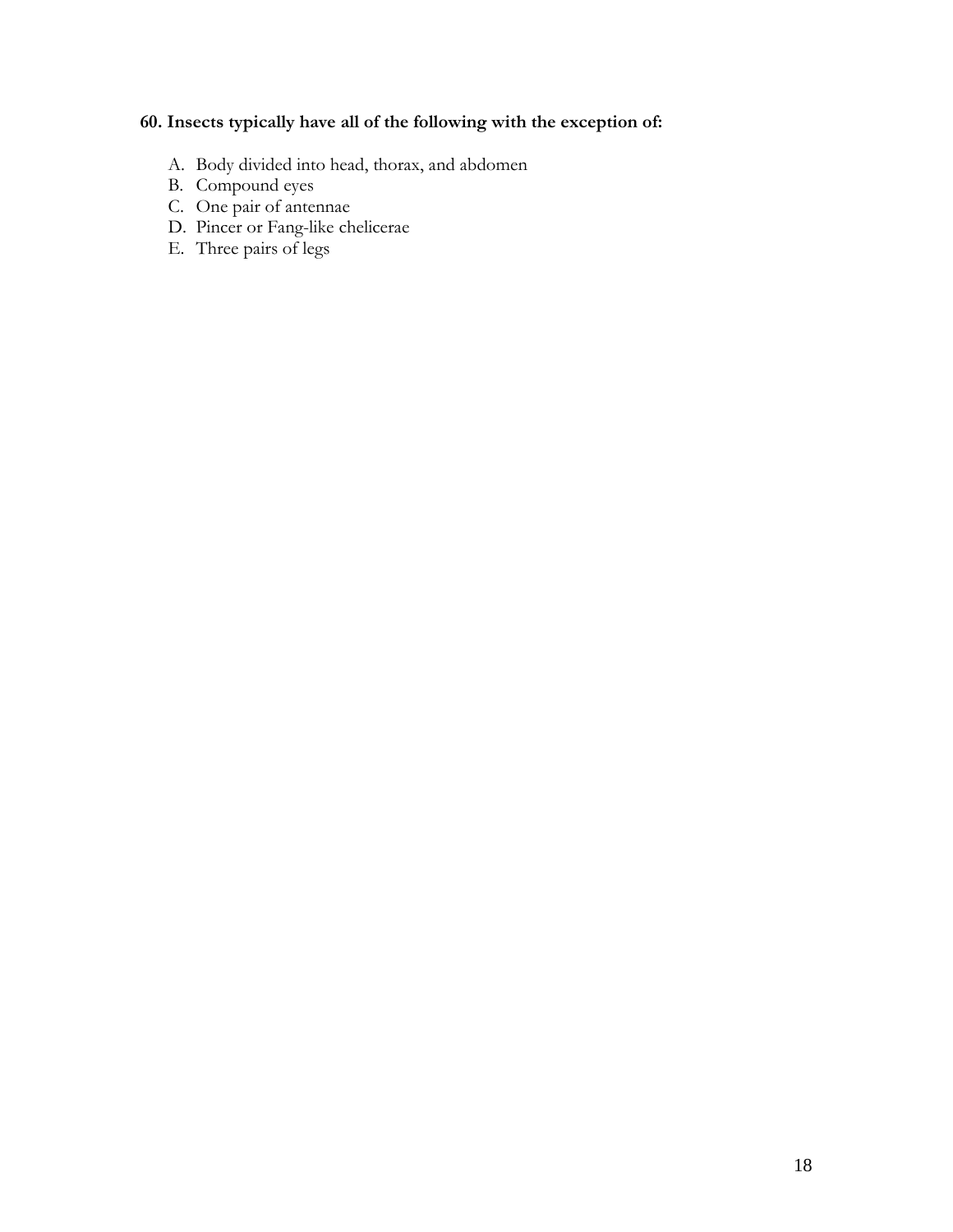# **PART B**

- **61. A highly mutated protein is isolated from a line of lab rats. A number of charged amino acids are shown to have been replaced by non-polar amino acids in its polypeptide sequence when compared to the wild-type protein. Which of the following changes in the protein might have occurred as a result?**
	- **I. There is a greater amount of α-helix found in the mutated protein.**
	- **II. The mutated protein does not fold at all because some of the charged amino acids that were replaced were very important to the shape of the wild-type protein.**
	- **III. The mutated protein has a very different quaternary structure compared to the wild-type.**
	- **IV. When inserted into a cell membrane, a smaller portion of the mutated protein is found inside the lipid bilayer.**
	- A. I only.
	- B. III only.
	- C. I and III only.
	- D. I, II, and IV only.
	- E. I, III, and IV only.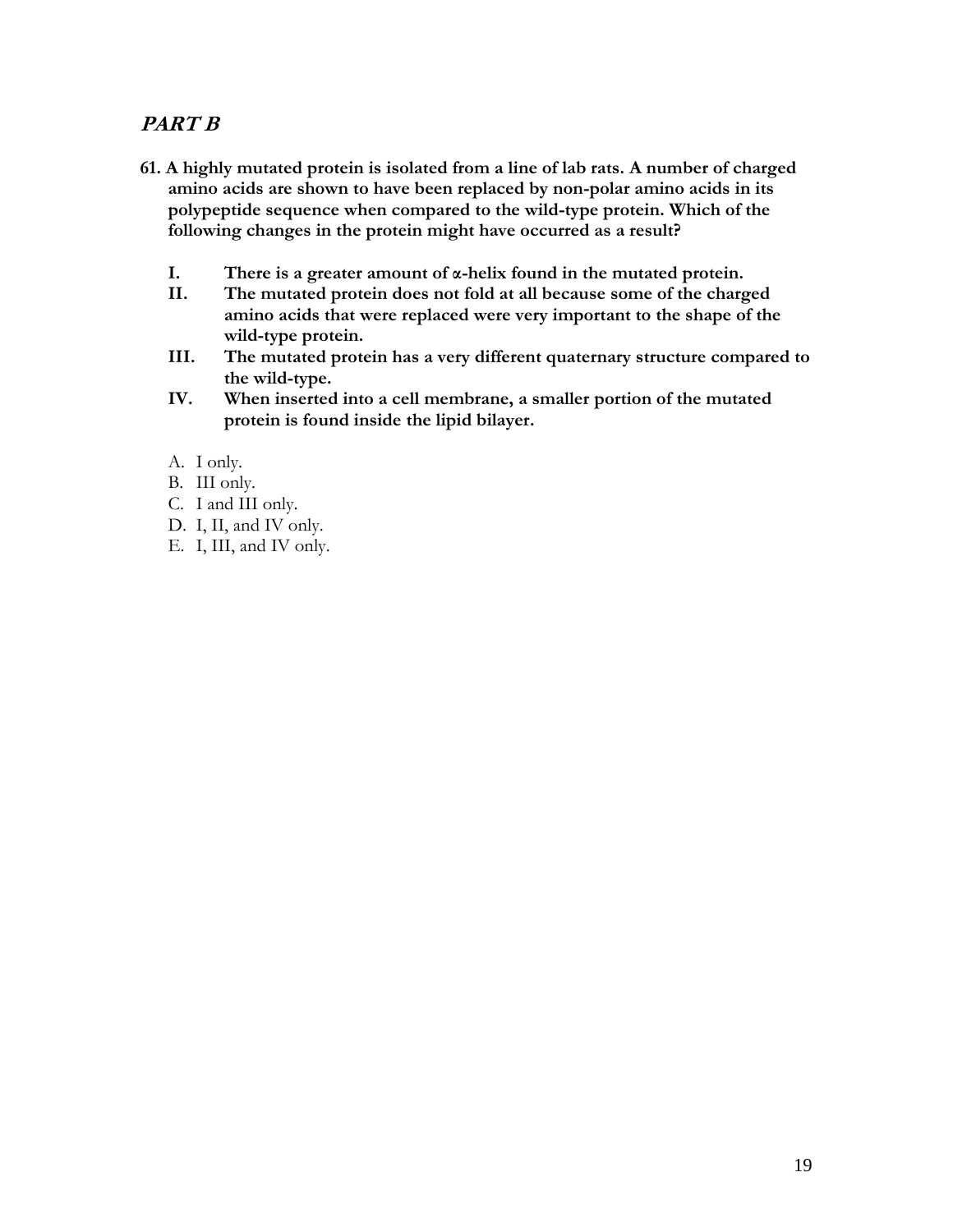**Use the gel diagram below to answer Questions 62 and 63. The positively-charged electrode of the electrophoresis gel is shown at the bottom of the diagram; the negatively-charged electrode is at the top. The mixture in each well included the original DNA fragment, all four dNTPs, one type of ddNTP as labeled in the diagram, and other necessary components of the dideoxy chain-termination reaction. The results are below.** 



- **62. Which of the following represents the sequence of the template strand?"**
	- A. 5'--GAAGACTAACATTCA--3'
	- B. 5'-- ACTTACAATGTAGUA--3'
	- C. 5'-- CTTCTGATTGTAAGT--3'
	- D. 5'--ACTTACAATCAGAAG--3'
	- E. 5'--TGAATGTTAGTCTTC--3'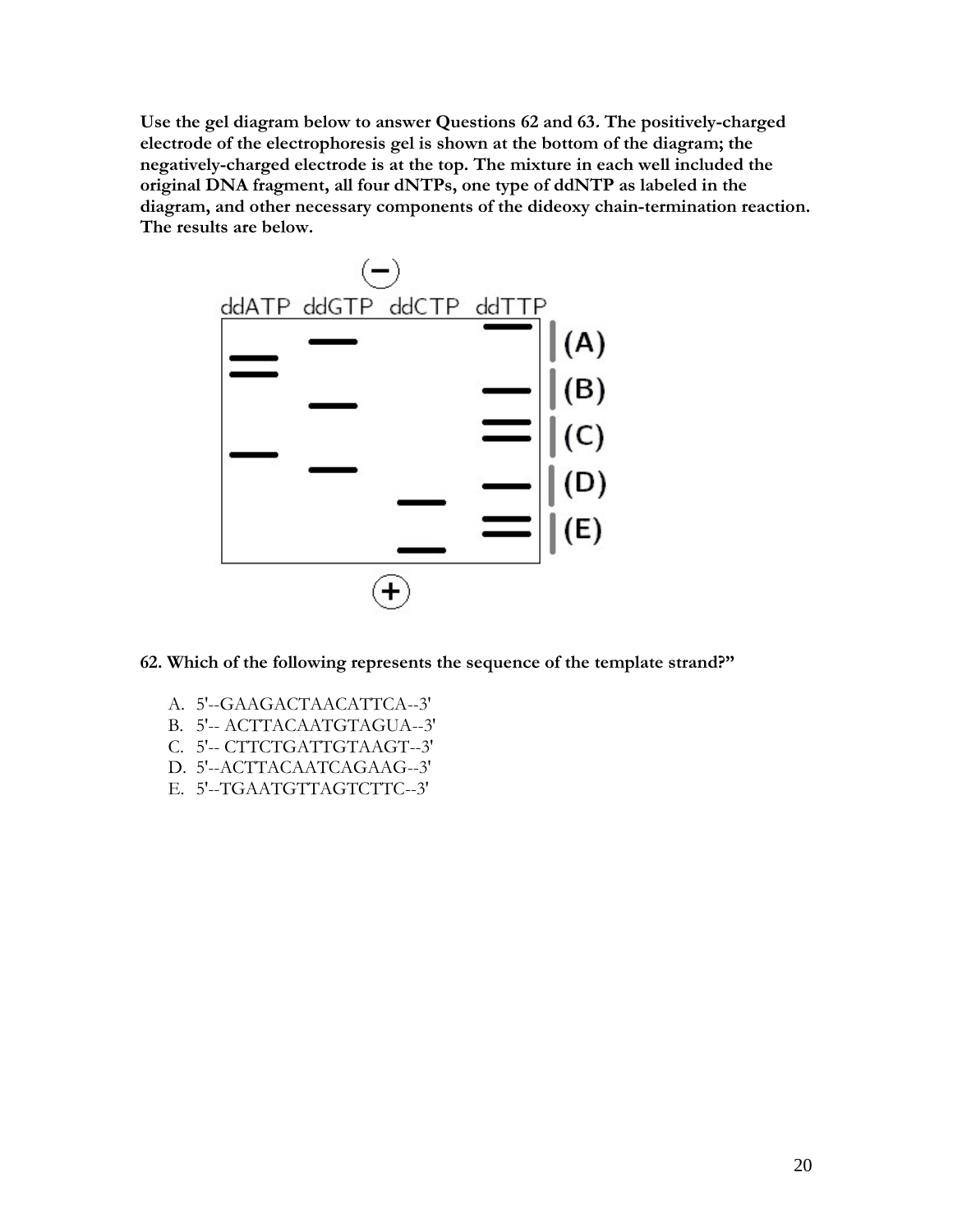**63. The fragment sequenced in Question 62 is a section of the coding strand of Gene X. Gene X encodes Protein P which passes through the cell membrane. The particular fragment of Gene X that you have sequenced USUALLY produces the transmembrane domain of Protein P. However in this case, there is a point mutation. Assume the reading frame is such that this fifteen-nucleotide fragment encodes five amino acids. Using the codon chart below, identify the codon that contains the mutation in the DNA gel from Question 62. Enter A, B, C, D, or E as labeled on the gel on your scantron.**

| First  |                       |           | <b>Second Letter</b> |            | Third  |
|--------|-----------------------|-----------|----------------------|------------|--------|
| Letter | U                     | c         | А                    | G          | Letter |
|        | phenylalanine         | serine    | tyrosine             | cysteine   | U      |
| U      | phenylalanine         | serine    | tyrosine             | cysteine   | c      |
|        | leucine               | serine    | stop                 | stop       | A      |
|        | leucine               | serine    | stop                 | tryptophan | G      |
|        | leucine               | proline   | histidine            | arginine   | U      |
| c      | leucine               | proline   | histidine            | arginine   | c      |
|        | leucine               | proline   | glutamine            | arginine   | А      |
|        | leucine               | proline   | glutamine            | arginine   | G      |
|        | isoleucine            | threonine | asparagine           | serine     | U      |
| A      | isoleucine            | threonine | asparagine           | serine     | c      |
|        | isoleucine            | threonine | lysine               | arginine   | A      |
|        | (start)<br>methionine | threonine | lysine               | arginine   | G      |
|        | valine                | alanine   | aspartate            | glycine    | U      |
| G      | valine                | alanine   | aspartate            | glycine    | c      |
|        | valine                | alanine   | glutamate            | glycine    | A      |
|        | valine                | alanine   | glutamate            | glycine    | G      |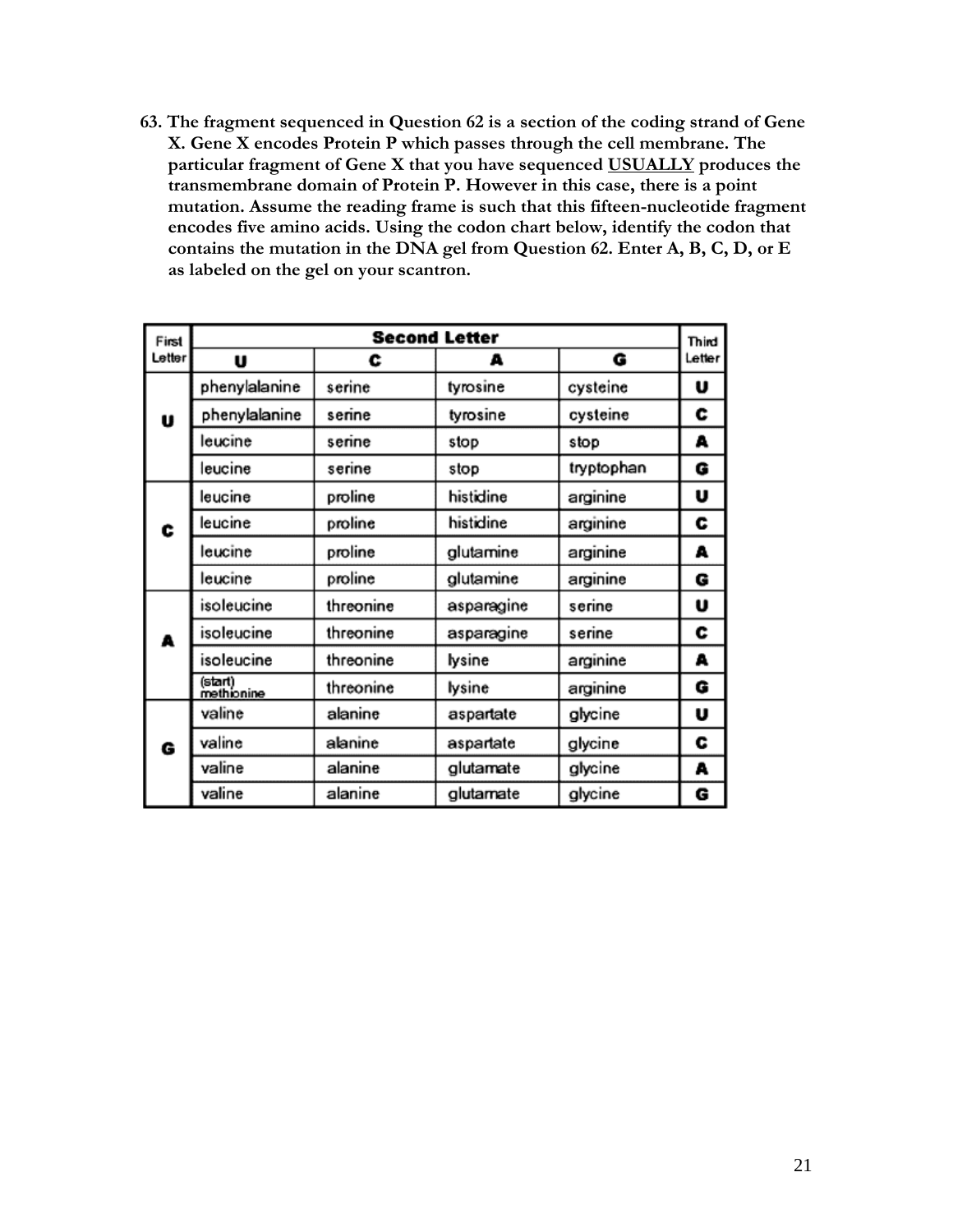**Questions 64 to 68. Compartmentalization is a hallmark of eukaryotic cells. For each metabolic pathway, choose the intracellular compartment or organelle from the list below in which it takes place. Place your answer on your scantron.**

- A. Cytosol
- B. Mitochondrial Matrix
- C. Mitochondrial Membranes
- D. Peroxisomes
- E. Endoplasmic Reticulum
- **64. Gluconeogenesis**
- **65. -Oxidation**
- **66. Pentose Phosphate Pathway**
- **67. Glyoxylate Cycle**
- **68. Steroid Synthesis**

#### **Questions 69 to 72 are linked.**

- **69. A macrophage cell notifies other cells of an immunological invader by:**
	- **I. Up-regulating expression of MHC I molecules upon activation.**
	- **II. Up-regulating expression of MHC II molecules upon activation.**
	- **III. Interacting with the complement system.**
	- **IV. Acting as an antigen presenting cell.**
	- **V. Inactivating viruses through release of antibodies.**
	- **VI. Decreasing enzymatic production.**
	- **VII. Increased cytokine production.**
	- A. I, III, IV, and VI B. I, IV, V, and VII C. II, III, IV, and VII D. II, III, IV, and V E. I, II, IV, and VI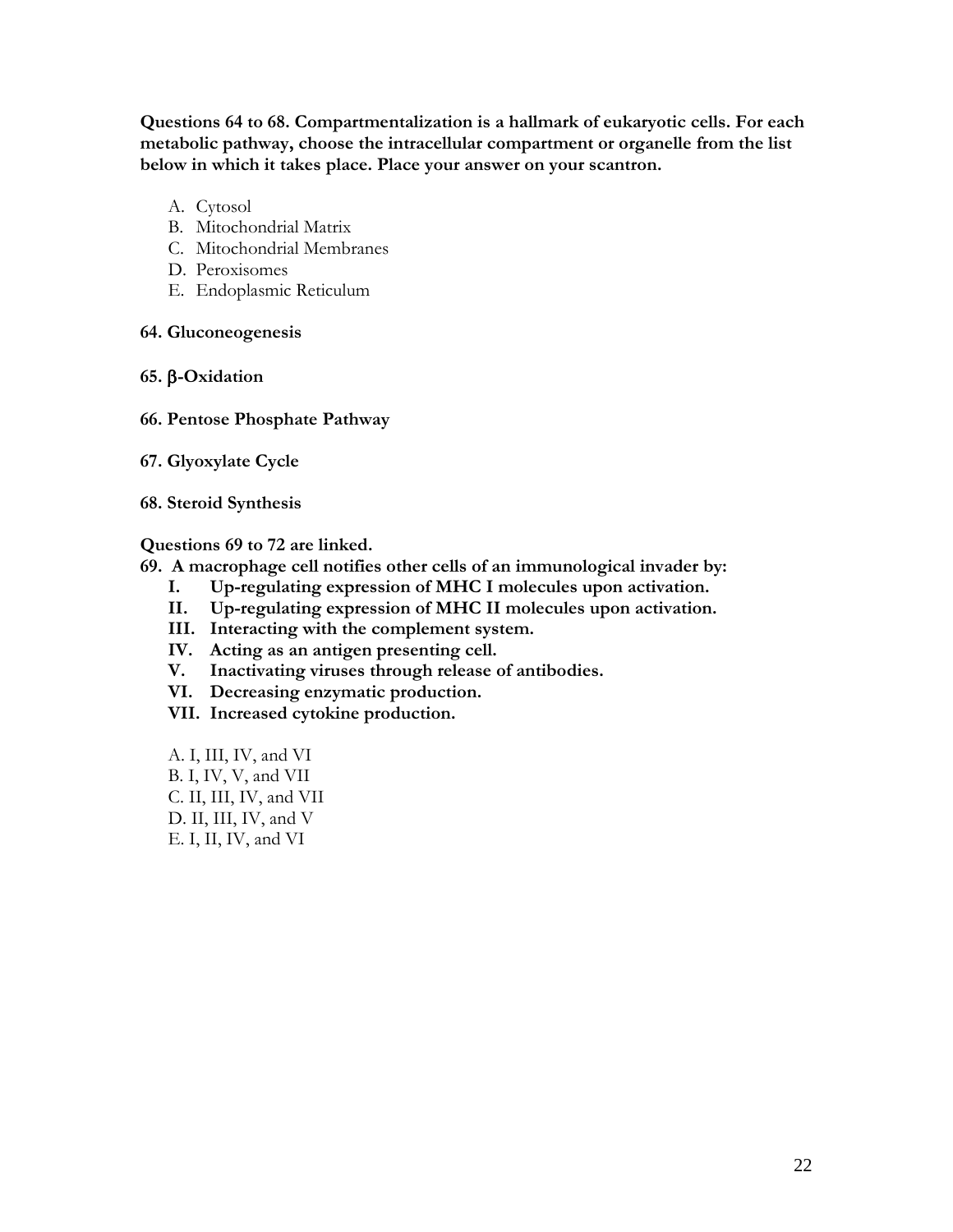- **70. A confluent layer of macrophage cells are grown in two 25 cm<sup>2</sup>tissue culture flasks with appropriate medium containing 10% plasma serum. For the experiment all medium is removed from the flask and the cells are washed with appropriate buffers to remove all traces of serum and media. E. coli bacteria, suspended in serum free media, are then added or "fed" to the macrophages. The process of E. coli death from phagocytosis was then studied. It is necessary in a phagocytosis study to remove the serum because:**
	- A. The complement proteins could have independently killed the bacteria.
	- B. The B cells could have independently killed the bacteria.
	- C. The natural killer cells could have independently phagocitized the bacteria.
	- D. Serum proteins could have inhibited the Membrane Attack Complex (MAC).
	- E. Serum proteins could have inhibited the Major Histocompatibility Complex.

# **71. After 30 minutes the cells in tissue culture Flasks 1 and 2 are washed with appropriate buffers to remove all free E. coli. Serum free media is added and the flasks incubated. During incubation the macrophages and microbes are at war. Which statement is true?**

- A. The macrophage digests the *E. coli* through the oxidative burst.
- B. The *E. coli* protects itself through the oxidative burst.
- C. The oxidative burst is characterized by an increased production of hydrogen peroxide.
- D. The oxidative burst results in the formation of a membrane attack complex.
- E. A and C
- **72. After 45 minutes, the macrophages in Flask 1 are lysed by adding ice cold water. The macrophages and water are centrifuged and the bacteria isolated from the macrophage debris. The bacteria are suspended, diluted and plated on agar. After 90 minutes, the same procedure was followed for tissue culture Flask 2 and these bacteria were plated. Bacterial Plates 1 and 2 were incubated for 24 hours. What would be your prediction of the bacterial growth on Plate 1 (45 minutes) compared to the bacterial growth on Plate 2 (90 minutes)?**
	- A. Plates 1 and 2 have equal colonies
	- B. Plate 1 has no colonies
	- C. Plate 2 has no colonies
	- D. Plate 1 has more colonies than Plate 2
	- E. Plate 2 has more colonies than Plate 1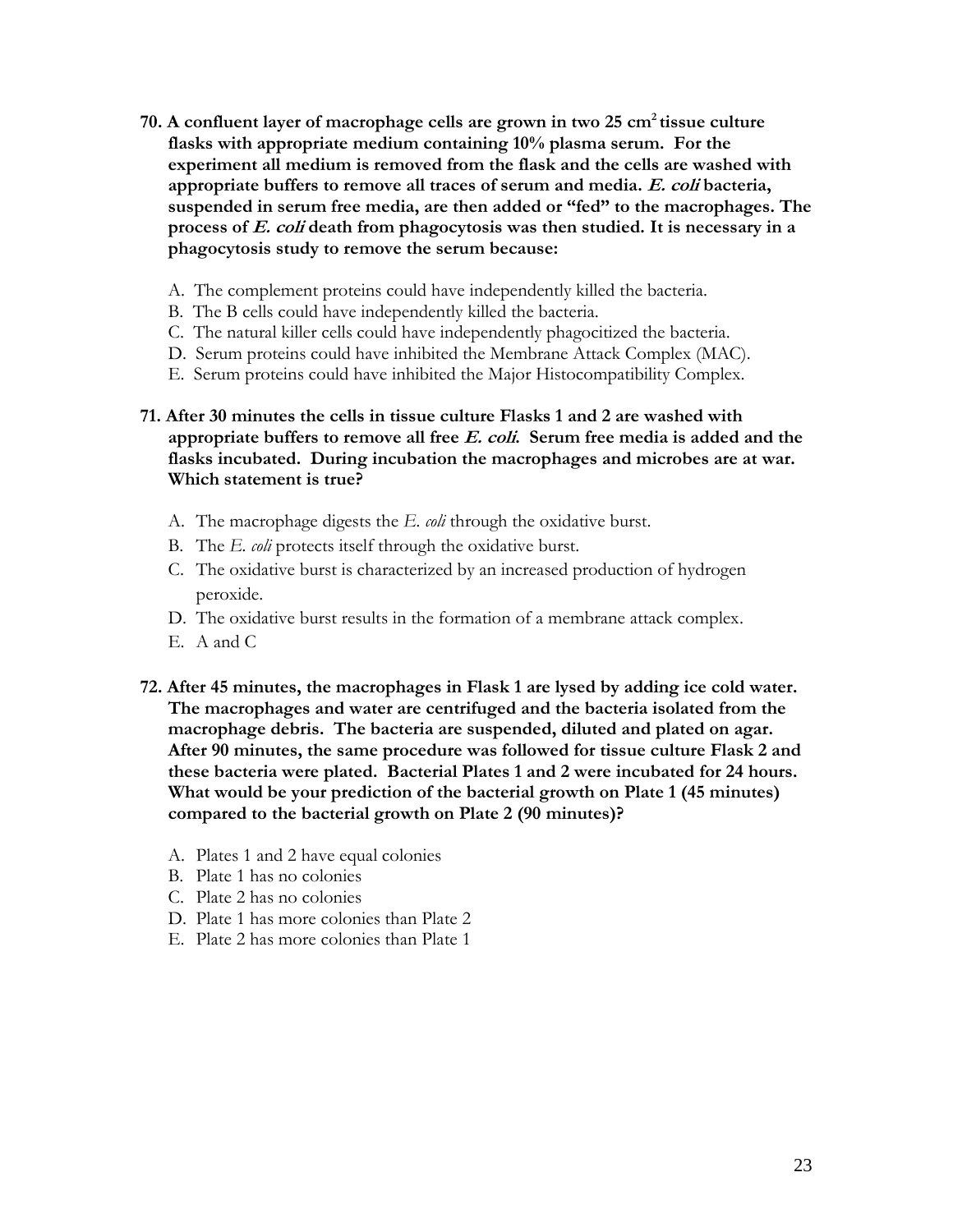- **73. A plant researcher suggested that in Brassica oleracea (Brussels sprouts), lateral bud inhibition is due to sub-optimal auxin activity. To determine if this was true, she removed the apex of a young Brussels sprout plant. Which of the following statement(s) is/are true?**
	- A. Removal of the apex induced an auxin increase in the lateral buds which then grew out.
	- B. Gibberellin activity decreased immediately
	- C. Gibberellin activity increased immediately
	- D. Auxin application to the cut surface of decapitated plants caused lateral bud inhibition, but did not completely prevent bud growth
	- E. The auxin content of the lateral buds on intact plants increased with time
- **74. In angiosperms, a spore differs from a seed in a variety of ways. Given below is a list of possible differences. Which are correct?**
	- **I. A spore is haploid, a seed has both haploid and diploid tissue**
	- **II. A spore is diploid, a seed is haploid.**
	- **III. A spore is the consequence of meiosis, a seed the consequence of fertilization.**
	- **IV. A spore develops into a gametophyte, a seed develops into a new sporophyte.**
	- **V. A spore develops into a sporophyte, a seed develops into a gametophyte.**
	- **VI. A spore is unicellular, a seed is multicellular.**
	- **VII. A spore contains little or no stored food, a seed contains stored food.**
	- A. II, III,V,VI, and VII only
	- B. I, III, V, VI, and VII only
	- C. I, III, V, and VI only
	- D. II, V, VI, and VII only
	- E. I, III, IV, VI, and VII only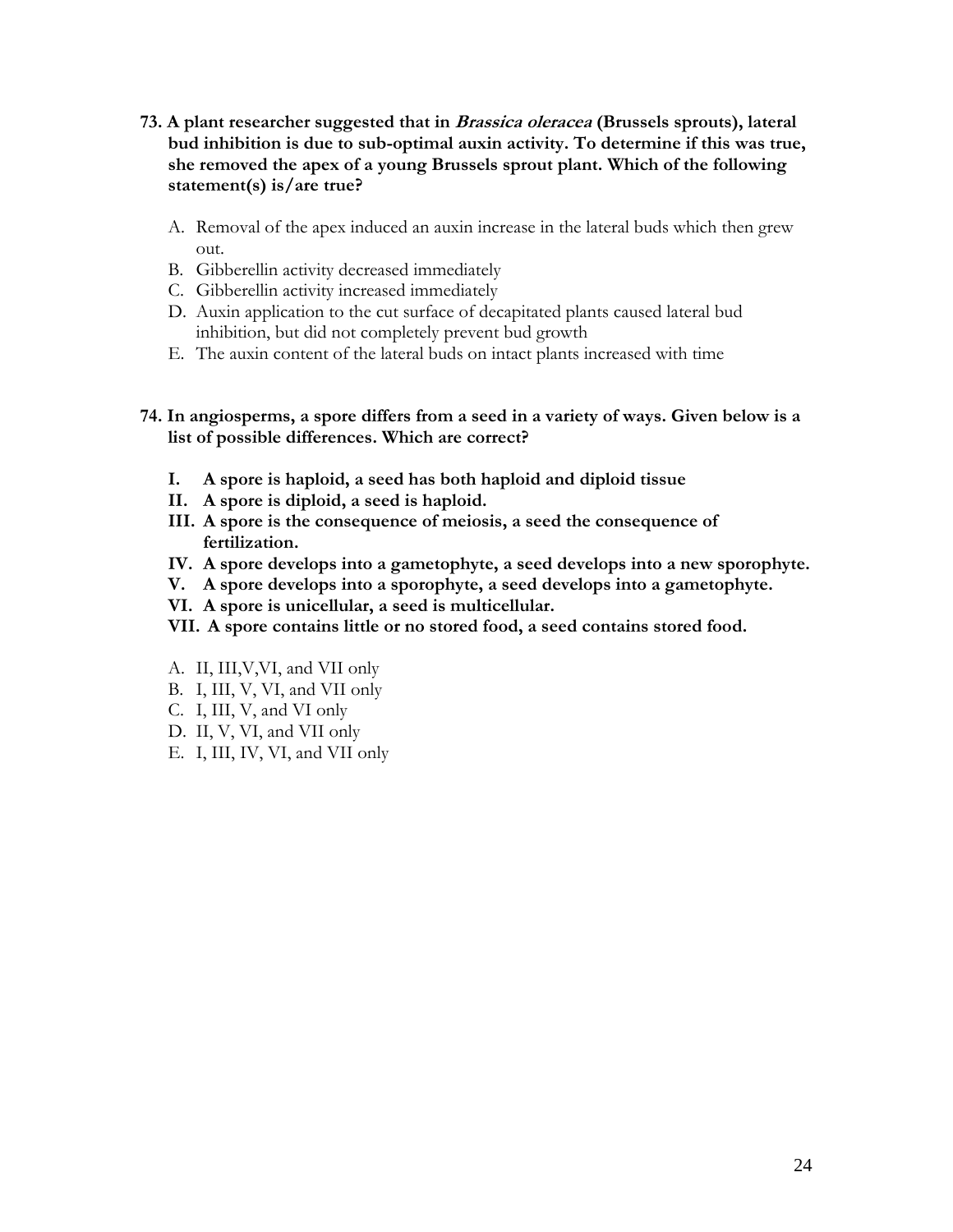**Questions 75 to 80: The diagram below shows the role of soil bacteria in nitrogen nutrition in plants. Each number in the diagram corresponds to a response in Column II. On your scantron enter the response from Column II that best describes the number in the diagram indicated by Questions 75 to 80. Place your answer on your scantron.**



# **81. Which of the following statements about lenticels is true? Choose all that apply.**

- A. Lenticels are a unique feature of angiosperms.
- B. Lenticels from when a region of cork cambium grows more actively than surrounding tissue, rupturing the phellem.
- C. Lenticels form when a region of cork cambium grows more slowly than surrounding tissue, rupturing the phellem.
- D. Lenticels are found only on shoots and roots.
- E. Lenticels originate in the plant epidermis.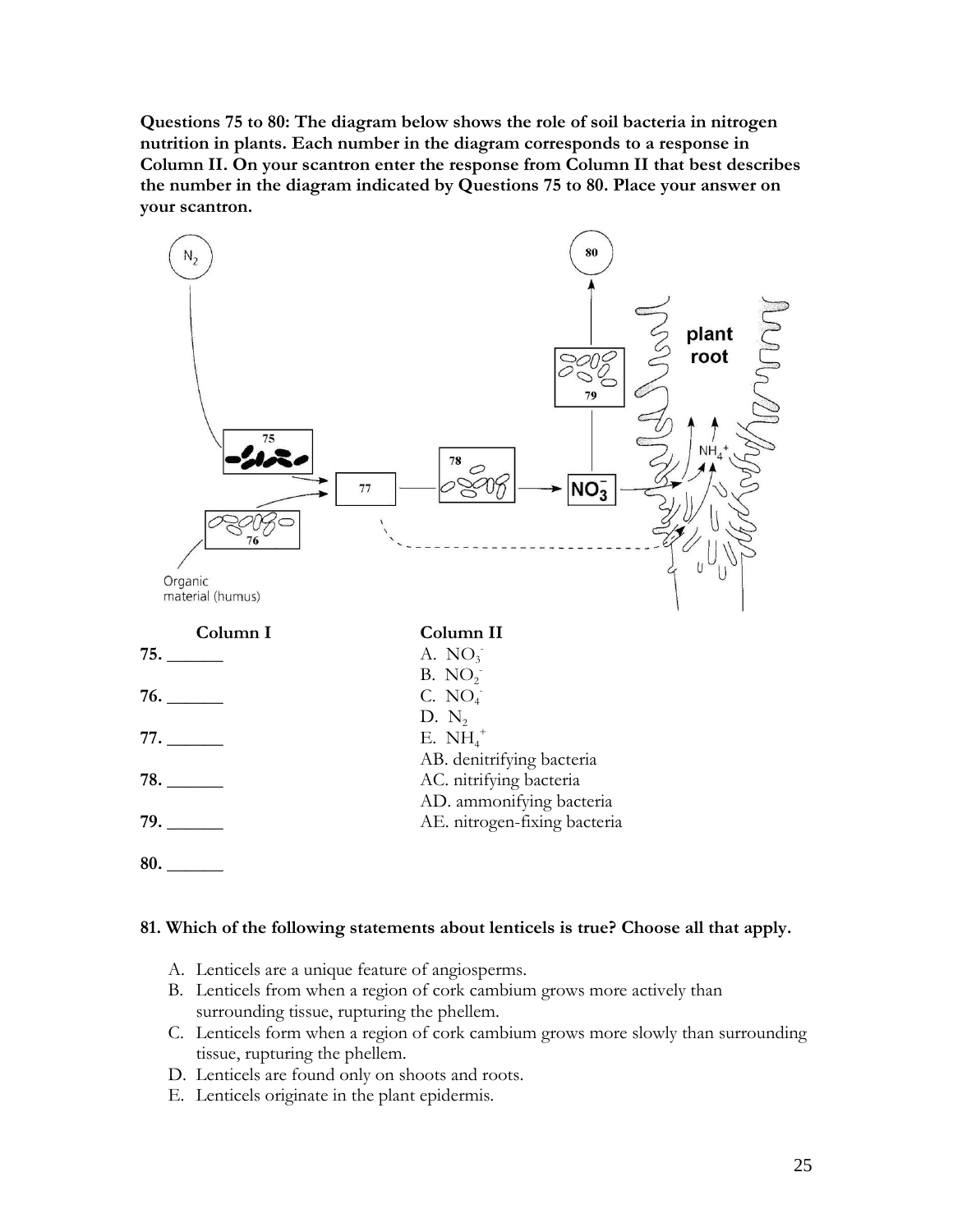#### **82. What are some effects of antidiuretic hormone (ADH)?**

- **I. The distal tubules and collecting ducts of kidney nephrons are targeted.**
- **II. The osmolarity of the blood increases following ADH activity.**
- **III. Urine volume is increased.**
- **IV. The number of aquaporins in the collecting ducts is increased.**
- A. I only
- B. III only
- C. I and IV only
- D. II and III only
- E. II, III, and IV only
- **83. During an adult thyroidectomy the parathyroids are often removed and transplanted under the skin under the clavicle. Assume the patient takes and is responsive to all thyroid replacement medications. However, if the parathyroid transplant fails, possible physiological consequences are:**
	- **I. Erratic heart rates**
	- **II. Decreased vitamin D metabolism**
	- **III. Increased rate of carbohydrate absorption**
	- **IV. Muscle weakness and/or tetanus**
	- **V. Goiter**
	- **VI. Iodine deficiency**
	- A. I, II, and IV B. I, III, and V C. II, III, and V D. III, V, and VI E. IV, V, and VI

# **84. Which of the following statements about the human menstrual cycle are correct? Choose all that apply.**

- A. The corpus luteum is named for high concentrations of carotenoid compounds.
- B. During the follicular phase (Days 1 through 13), FSH stimulates development of a primordial follicle into a mature Graafian follicle that ruptures in ovulation.
- C. Dosage regimen for combined oral contraceptive pills typically consists of 21 pills followed by seven placebo pills; while progesterone-only pills are taken continuously without the need for a placebo.
- D. The end of menstruation marks Day 1 in the beginning of a new menstrual cycle.
- E. Without fertilization leading to embryonic production of hCG, approximately 14 days after ovulation the corpus luteum will degenerate. The resulting drop in estrogen level triggers menstruation.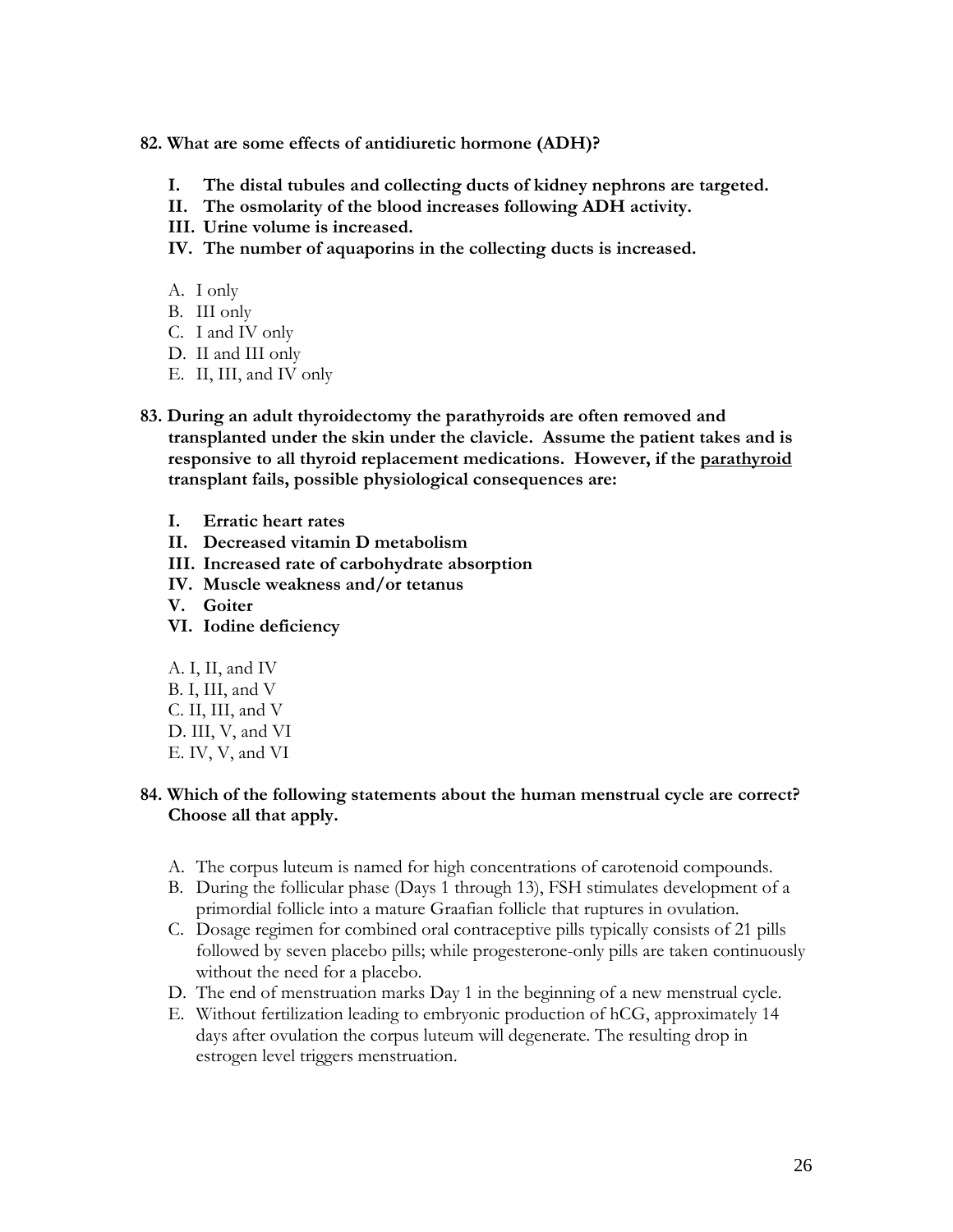- **85. Place the following events related to skeletal muscle contraction in order of occurrence.**
	- **I.**  $Ca^{2+}$  ions are released from the sarcoplasmic reticulum (SR) into the **cytoplasm.**
	- **II. The action potential travels across the sarcolemma and down the Ttubules.**
	- **III. Sarcomeres shorten and the muscle contracts.**
	- **IV. An action potential travels down the motor nerve axon.**
	- **V. Cross-bridges are broken and reformed.**
	- VI.  $Ca^{2+}$  **ions bind to troponin.**
	- **VII. Ryanodine receptors between the T tubules and SR are activated.**
	- **VIII. Tropomyosin is moved away from the myosin cross-bridge binding sites.**
	- **IX. ACh is released at the neuromuscular junction.**
	- A. IV, II, IX, VII, I, VIII, V, VI, III
	- B. IX, VII, I, VI, VIII, III, II, V, IV
	- C. IV, IX, II, VII, I, VI, VIII, V, III
	- D. III, IV, I, VII, IX, VIII, VI, V, II
	- E. IX, IV, VII, II, I, VI, V, VIII, III

**Questions 86 to 89. Examine the chart below and indicate if the type of each characteristic indicated for all three organisms in each row is True (A) or False (B). Place your responses on your scantron.**

| Characteristic         | Annelid      | Onychophora    | Arthropod    |
|------------------------|--------------|----------------|--------------|
| 86. Appendages         | Present      | Unjointed legs | Jointed legs |
| 87. Nephridia          | Pair/segment | Pair/segment   | None         |
| 88. Circulatory system | Closed       | Closed         | Open         |
| 89. Tracheal system    | Absent       | Present        | Present      |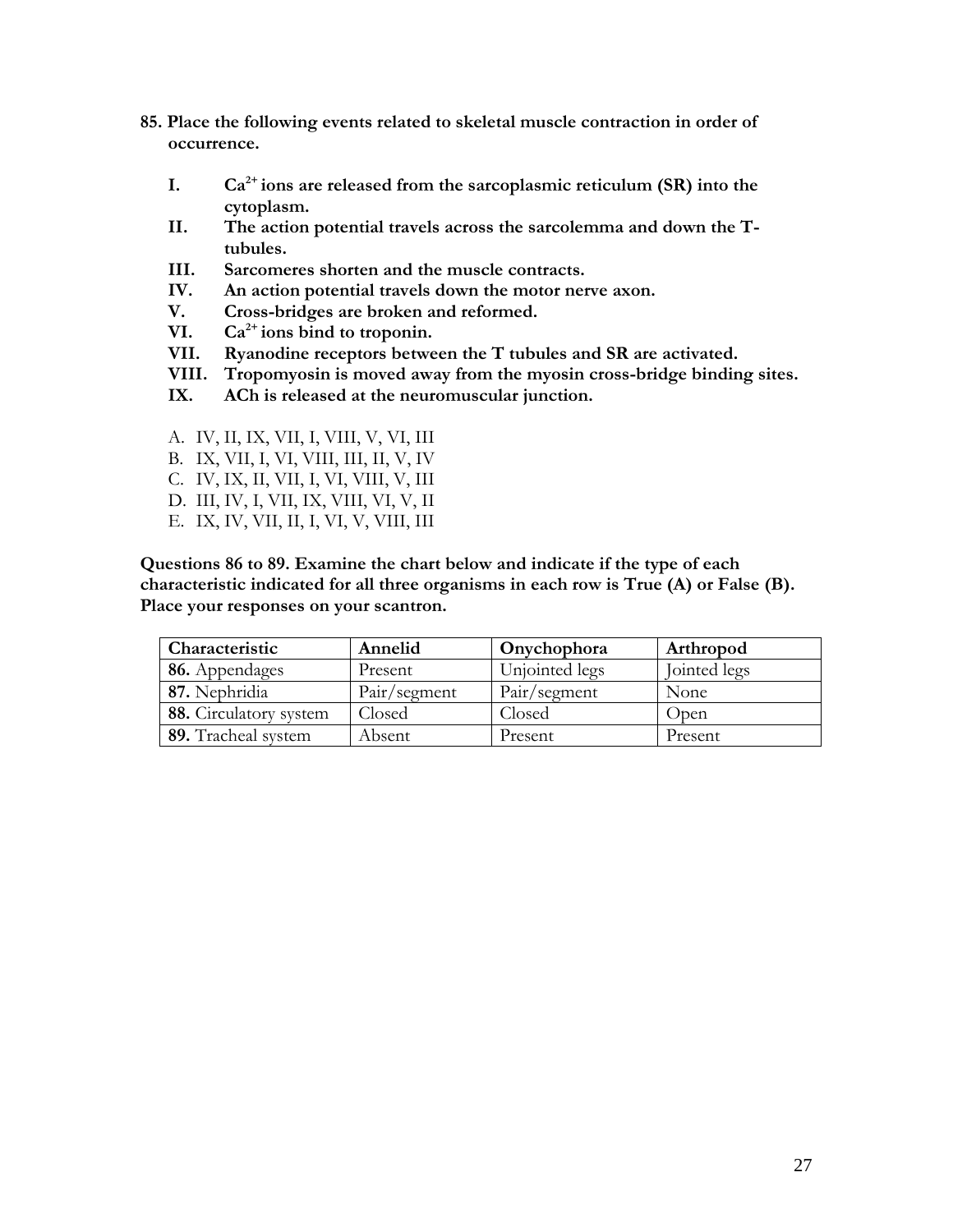**Questions 90 to 95: Using the selections A to D below, identify the primary ions involved in each process. Place your answer on your scantron.**

- **A. Ca+2**
- **B. K +**
- **C. Both**
- **D. Neither**
- **90. Smooth muscle contraction**
- **91. Slow block to polyspermy**
- **92. Long-term potentiation by NMDA receptors**
- **93. Induction of the macula densa to activate RAAS**
- **94. Saliva secretion by salivary glands**
- **95. Mechnotransduction in hair cells**
- **96. Consider that some of the spinal motor nerves have axons a yard long. If you were to stimulate a resting state axon approximately halfway along its length, what would happen?**
	- A. Sodium ions will pass from the outside of the axon to the inside
	- B. The sodium-potassium pump will be activated
	- C. Depolarization will be propagated to and away from the cell body
	- D. Chloride ions will pass from the outside of the axon to the inside
	- E. Chloride ions will pass from the inside of the axon to the outside
- **97. The Thomson's gazelle (Eudorcas thomsonii) is an herbivorous mammal that lives in the African savannah. Its primary defense against predators is its speed; even very fast predators such as the cheetah have difficulty catching a healthy gazelle. When the gazelle spots a cheetah, the gazelle leaps high into the air, a behavior known as "stotting". Caro (1986) studied this behavior and concluded that stotting is an honest signal to the cheetah that the gazelle is fit and hard to catch. Which of the following observations would NOT be consistent with this hypothesis?**
	- A. Stotting occurs when the gazelle is within sight of other gazelles
	- B. Stotting does not occur when the gazelle is not near other gazelles
	- C. Stotting gazelles are chased less often than non-stotters
	- D. Stotting is more likely to occur when the cheetah is farther away
	- E. Stotting gazelles turn their conspicuous white rump towards the cheetah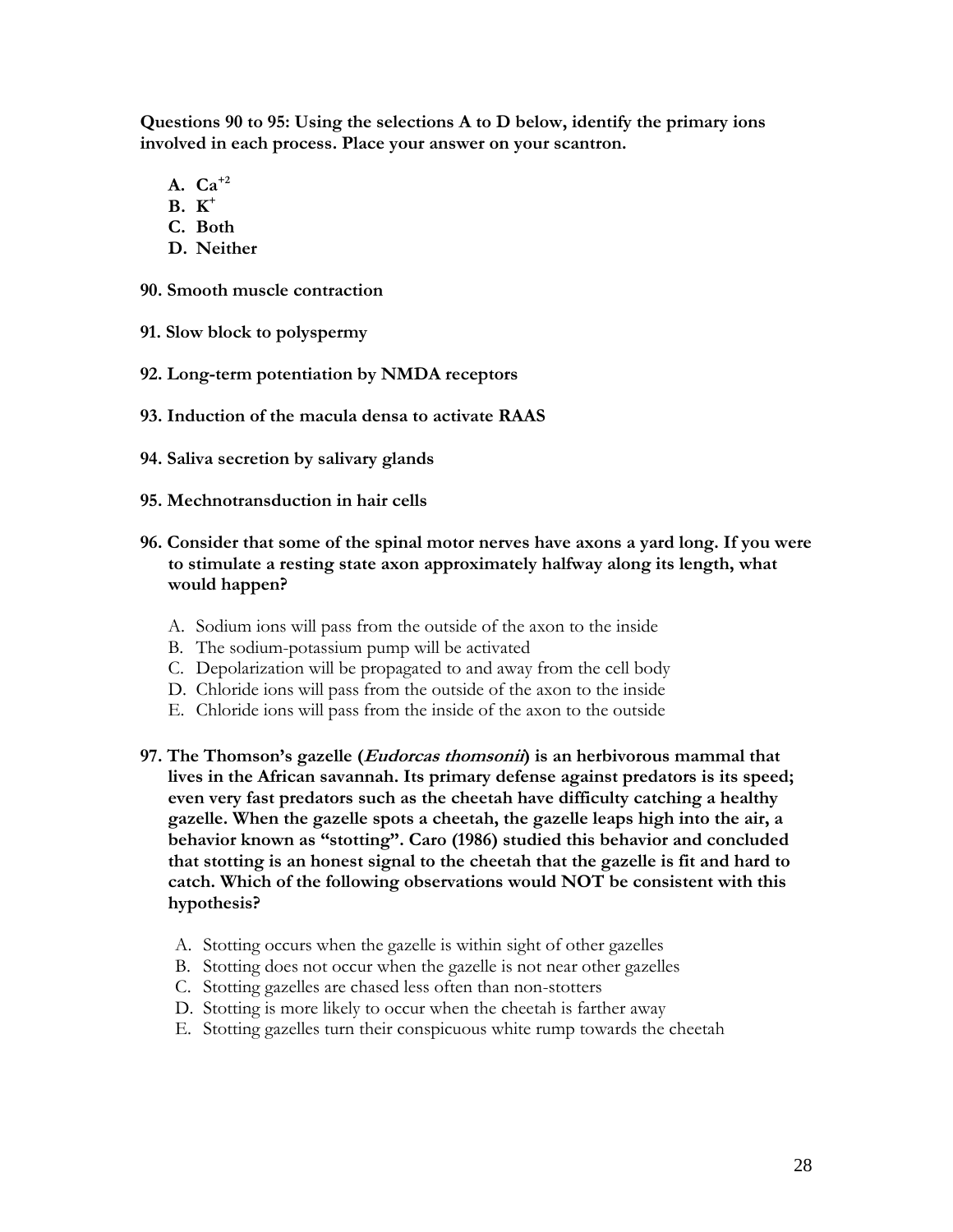**For Questions 98 and 99, use the information below.**

**You are studying a newly-discovered species, H. theticus, which exhibits a behavior called "snonting." Your observations have revealed the following:**

- **H. theticus lives in family units consisting of a monogamous pair and their offspring. New pairs almost always settle close to the male's parents.**
- **Some sexually-mature individuals of H. theticus do not reproduce, instead remaining with their parents.**
- **An isolated individual that snonts has a lower reproductive fitness than an individual that does not snont.**

# **98. Which of the following would NOT be acceptable evidence that snonting is an altruistic behavior and is maintained in the population due to kin selection?**

- A. All genetically-related individuals in a large family unit snont
- B. The individuals who snont are all non-reproductive
- C. Males snont more often when other males of similar age are nearby
- D. Reproductive males engage in snonting even when they are not raising offspring
- E. Females cease snonting when they find a mate, but begin snonting again when their offspring reach reproductive age.

## **99. Assuming that snonting is an altruistic behavior that is maintained due to kin selection, consider the following situation:**

**A reproductive male, X, lives with his mate near his parents. His other siblings are all females and no longer live nearby. Based on your observations, you know that X is likely to produce 12 MORE offspring during his life. His parents, however, are older and will only produce 3 more offspring during their lives. One day, a situation arises where X's parents have a 50% chance of death. However, if X snonts, his parents will survive with 100% probability.**

**Given this information, use Hamilton's rule to predict the maximum probability of death that X can incur in this situation in order for snonting to be favored.**

A.  $6.25\%$ B. 12.5% C. 25% D. 37.5% E.  $50\%$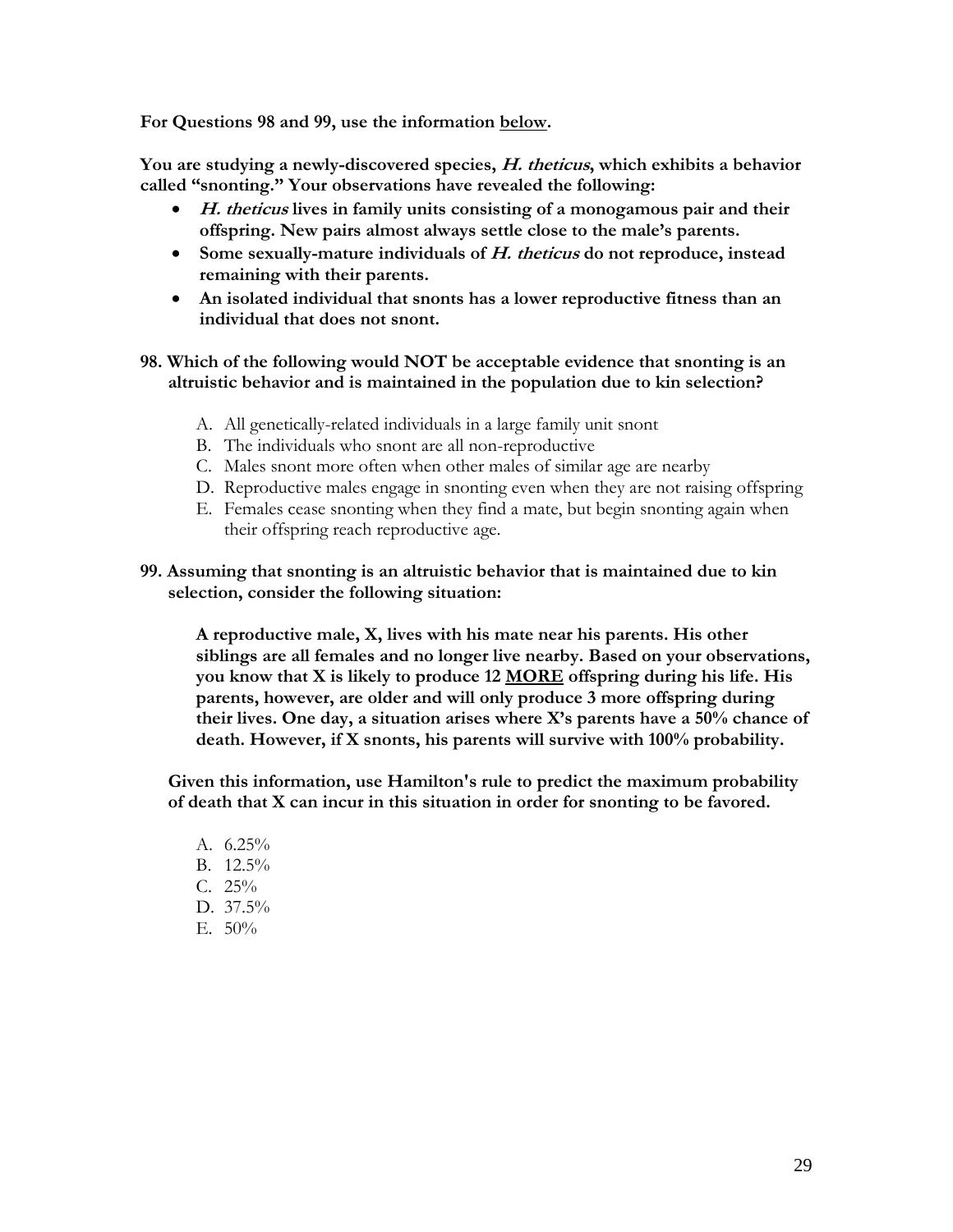# **100. Which of the following statements are valid reasons why rRNA sequences are frequently used to draw phylogenetic trees? Select all that apply.**

- A. Because of the lethality or near-lethality of most ribosomal RNA mutations, the rRNA sequence changes very slowly and makes drawing phylogenetic trees over long spans of time possible.
- B. rRNA is more resistant to mutation and thus more reliable than most genes.
- C. rRNA sequences are highly conserved across almost all living organisms.
- D. The stem-loop structure of rRNA results in some more conserved regions that have slower mutation rates and other regions with higher mutation rates, allowing for rarer mutations that distinguish more distant phylogenetic relationships.
- E. The DNA that encodes rRNA is never duplicated or translocated, removing the challenge of distinguishing paralogous genes from homologous genes.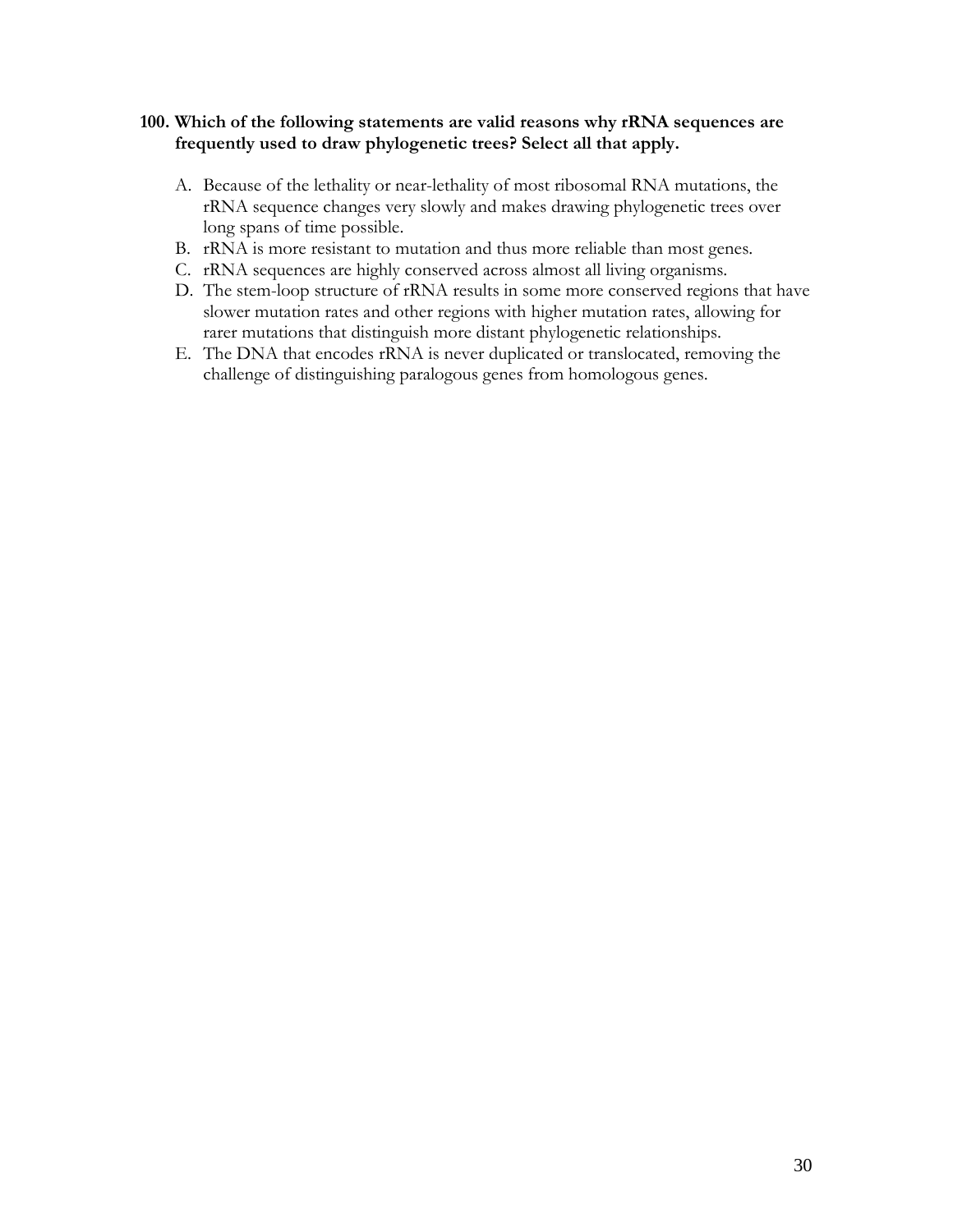**For Question 101, please use the following information. In Drosophila, Gene <sup>A</sup> controls wing development. Allele <sup>A</sup> is dominant and gives rise to normal wings. Recessive allele <sup>a</sup> causes curly wings. Gene <sup>B</sup> controls eye color. Allele <sup>B</sup> is dominant causing red eyes, while Allele <sup>b</sup> is recessive and causes white eyes. A colleague claims that these two genes are linked with a recombination frequency of 1/11. You decide to confirm this claim and cross an AaBb fly with a pure-breeding white-eyed curly-winged fly. The following offspring result:**

- **96 white-eyed flies with normal wings**
- **7 white-eyed flies with curly wings**
- **6 red-eyed flies with normal wings**
- **112 red-eyed flies with curly wings**
- **101. Using the Chi-squared distribution chart below, choose whether your colleague's claim is:**
	- A. Acceptable
	- B. Unacceptable
	- C. Insufficient data

| Degrees of     |       |      |      | Probability |      |                                   |      |      |                              |      |      |
|----------------|-------|------|------|-------------|------|-----------------------------------|------|------|------------------------------|------|------|
| Freedom        | 0.95  | 0.90 | 0.80 | 0.70        | 0.50 | 0.30                              | 0.20 | 0.10 | 0.05                         | 0.01 | 0    |
| $\mathbf{1}$   | 0.004 | 0.02 | 0.06 | 0.15        | 0.46 | 1.07                              | 1.64 | 2.71 | 3.84                         | 6.64 | 10.8 |
| $\overline{2}$ | 0.10  | 0.21 | 0.45 | 0.71        | 1.39 | 2.41                              | 3.22 | 4.60 | 5.99                         | 9.21 | 13.8 |
| 3              | 0.35  | 0.58 | 1.01 | 1.42        | 2.37 | 3.66                              | 4.64 | 6.25 | 7.82                         | 11.3 | 16.3 |
| 4              | 0.71  | 1.06 | 1.65 | 2.20        | 3.36 | 4.88                              | 5.99 | 7.78 | 9.49                         | 13.3 | 18.5 |
| 5              | 1.14  | 1.61 | 3.34 | 3.00        | 4.35 | 6.06                              | 7.29 |      | 9.24 11.07 15.1              |      | 20.5 |
| 6              | 1.63  | 2.20 | 3.07 | 3.83        | 5.35 | 7.23                              |      |      | 8.56 10.64 12.59 16.8        |      | 22.5 |
| $\overline{7}$ | 2.17  | 2.83 | 3.82 | 4.67        | 6.35 | 8.38                              |      |      | 9.80 12.02 14.07 18.5        |      | 24.3 |
| 8              | 2.73  | 3.49 | 4.59 | 5.53        | 7.34 |                                   |      |      | 9.52 11.03 13.36 15.51 20.1  |      | 26.1 |
| 9              | 3.32  | 4.17 | 5.38 | 6.39        | 8.34 |                                   |      |      | 10.66 12.24 14.68 16.92 21.7 |      | 27.9 |
| 10             | 3.94  | 4.86 | 6.18 | 7.27        |      | 9.34 11.78 13.44 15.99 18.31 23.2 |      |      |                              |      | 29.6 |

**Chi-Square Distribution Chart**

| <b>Degrees</b> |       |             |      |      |      |      |      |       |  |
|----------------|-------|-------------|------|------|------|------|------|-------|--|
| of             |       | $x^2$ value |      |      |      |      |      |       |  |
| Freedom        |       |             |      |      |      |      |      |       |  |
|                | 0.004 | 0.02        | 0.15 | 0.46 | 1.07 | 2.71 | 3.84 | 6.64  |  |
| $\overline{2}$ | 0.10  | 0.21        | 0.71 | 1.39 | 2.41 | 4.60 | 5.99 | 9.21  |  |
| 3              | 0.35  | 0.58        | 1.42 | 2.37 | 3.66 | 6.25 | 7.82 | 11.34 |  |
| $\overline{4}$ | 0.71  | 1.06        | 2.20 | 3.36 | 4.88 | 7.78 | 9.49 | 13.28 |  |
| P value        | 0.95  | 0.90        | 0.70 | 0.50 | 0.30 | 0.10 | 0.05 | 0.01  |  |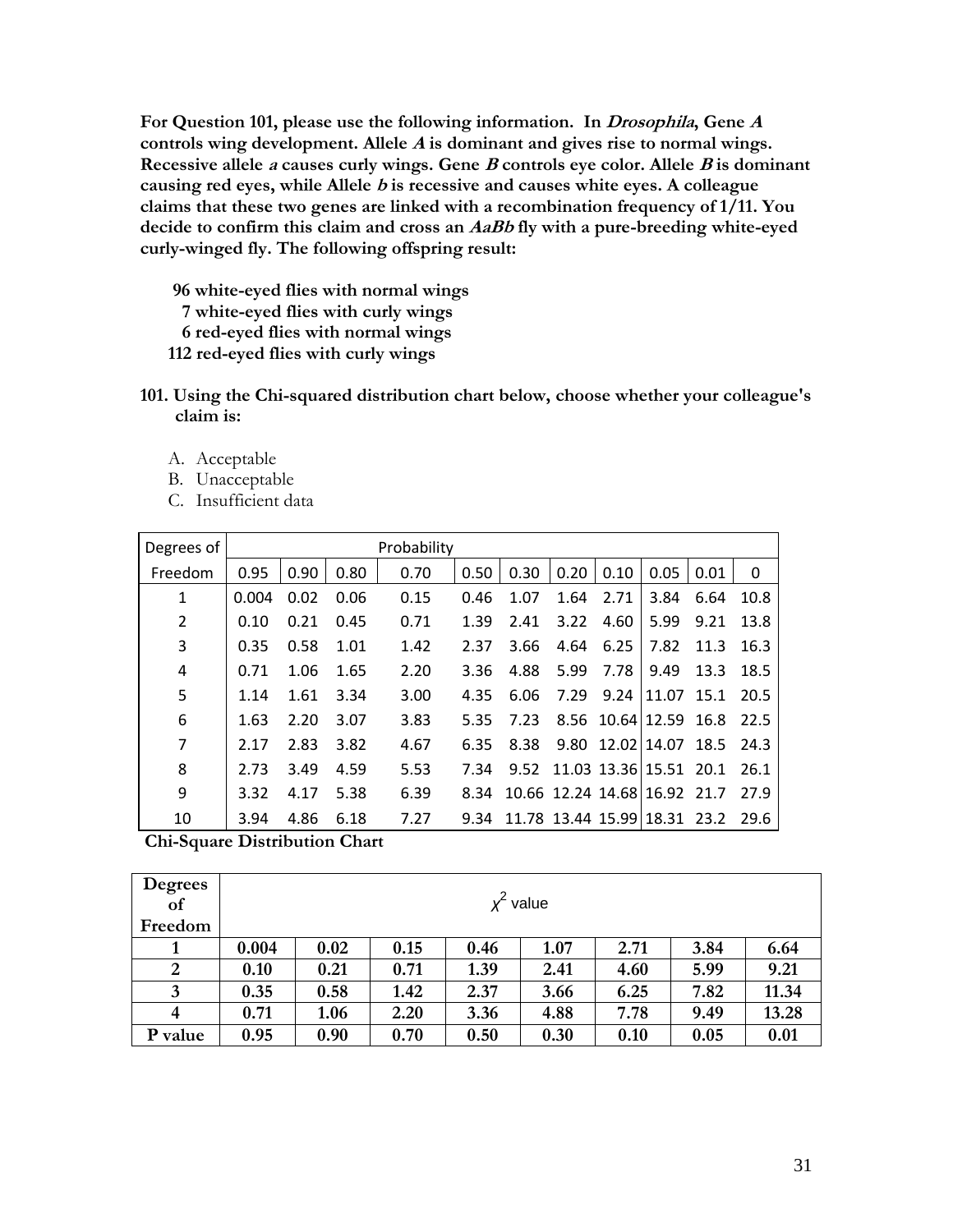**For Questions 102 to 104, please refer to the following data.**

**You isolate four mutant strains of E. coli which are different from the wild type in their metabolism of substances A, B, and C. A, B, and C form a metabolic pathway that is required for the bacteria to grow. Mutant strains and crosses between different mutant strains are plated on a minimal medium with added compounds. You observe the following results, where "+" indicates colonies are observed and "o" indicates no colonies.**

|         | wild type   strain 1 | strain 2 | strain 3 | strain 4 | $1 \times 2$ | 1 x 3 | . x 4 |
|---------|----------------------|----------|----------|----------|--------------|-------|-------|
| Added A |                      |          | o        | o        | O            |       |       |
| Added B |                      |          | $\circ$  |          |              |       |       |
| Added C |                      |          |          |          |              |       |       |

**You discover that the mutation in Strain 1 eliminates the functionality of a subunit of a heterodimeric enzyme named M. With respect to the mutations in Strains 2, 3, and 4, select from among the following choices to answer Questions 102 to 104. Place your answer(s) on your scantron.**

- **A. A mutation inactivating a different enzyme than M, one which uses B as a substrate**
- **B. A mutation inactivating a different enzyme than M, one which uses C as a substrate**
- **C. A mutation producing an inactive membrane transport protein for substance A**
- **D. A mutation affecting the same subunit of M that the mutation in strain 1 affects**
- **E. A mutation affecting enzyme M, but a different subunit from that in Strain 1**
- **102. What is the most probable choice for the mutation in Strain 2?**
- **103. What is the most probable choice for the mutation in Strain 3?**
- **104. What are the TWO most probable choices for the mutation in Strain 4?**
- **105. Select the possible gene sequences for a chromosome that has crossing over between A and B at 6%, B and C at 13%, C and D at 18%, and D and B at 5%.**
	- A. ABDC
	- B. BADC
	- C. BACD
	- D. CABD
	- E. CBDA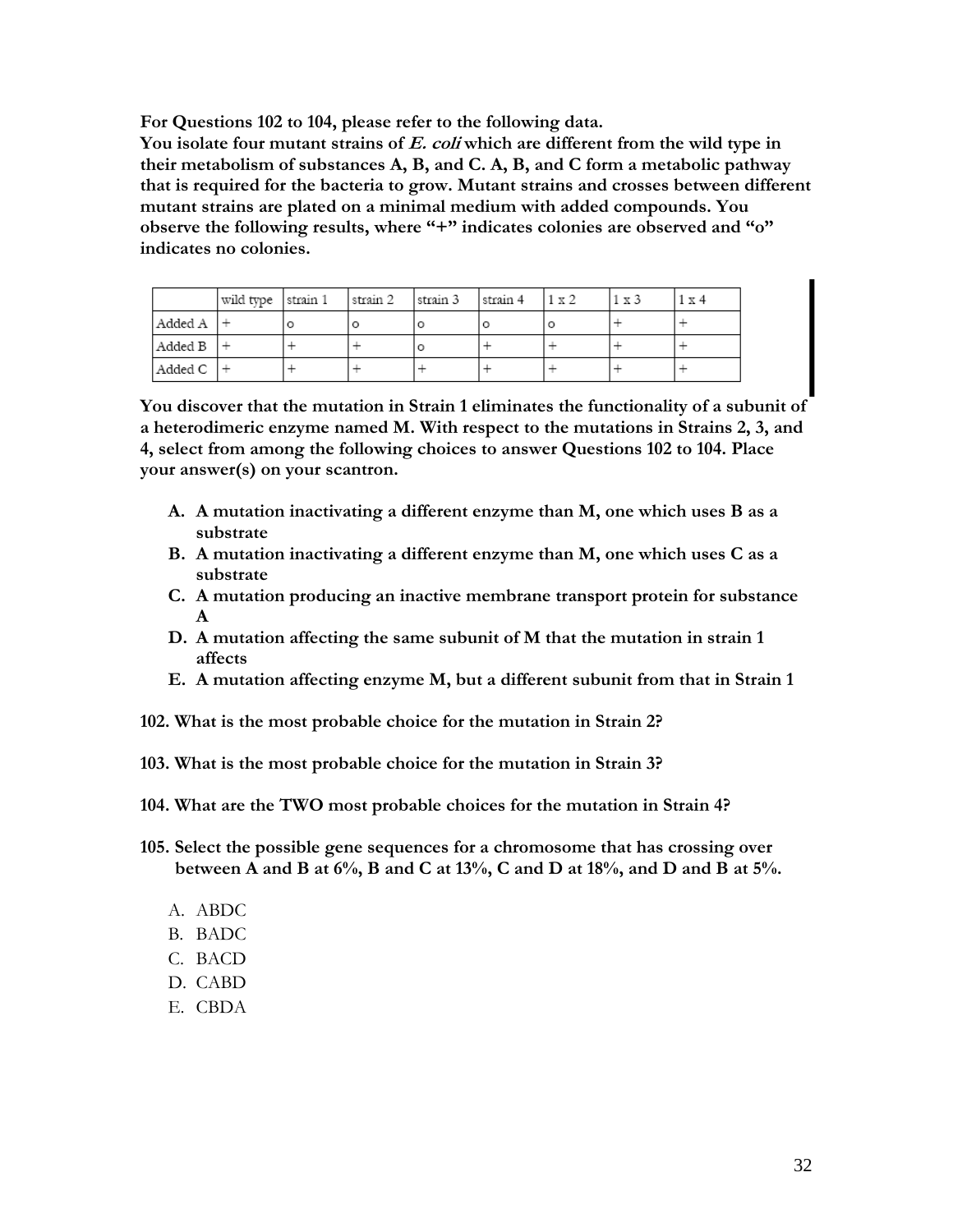**106. Consider a hypothetical gene whose active site is encoded by the gene fragment below:**

**1 2 3 4 5 6 7 8 9 10 11 12 13 14 15 16 17 18 C T G G C A T G C T T C G G A A A T**

**Which of the following mutations would be most significant to the activity of the protein encoded by the gene?**

- A. Addition of a "G" between positions 14 and 15
- B. Deletion of "A" at position 16
- C. Deletion of "C" at position 5
- D. Substitution of "A" for "G" at position 14
- E. Deletion of "A" at position 15
- **107. The Sentinelese tribe who has brown eyes lives on the north side of Sentinel Island, a part of the Andaman Islands belonging to India. In the 60,000 years that they have lived on this island, they have rejected all contact with any other peoples. Suppose that two male adventurers from the outside world are marooned on an island with three female Sentinelese. Both explorers have brown eyes, but one explorer's mother had blue eyes. If one assumes Hardy-Weinberg equilibrium for the eye-color alleles, about how many people would you expect to have blue eyes when the island population reaches 40,000?**
	- A. 0
	- B. 40
	- C. 400
	- D. 2000
	- E. 4000

A. 8% B. 9% C. 10% D. 16% E. 20%

**108. Among U. sabo individuals, there are two rare recessive traits, nerdy and geeky, that are known to be linked with a 20% chance of recombination. Consider the pedigree below where two nerdy, geeky individuals mate with normal individuals. If their offspring mate, what is the chance the grandchild, labeled with a question mark in the pedigree, will be nerdy, but not geeky?** 

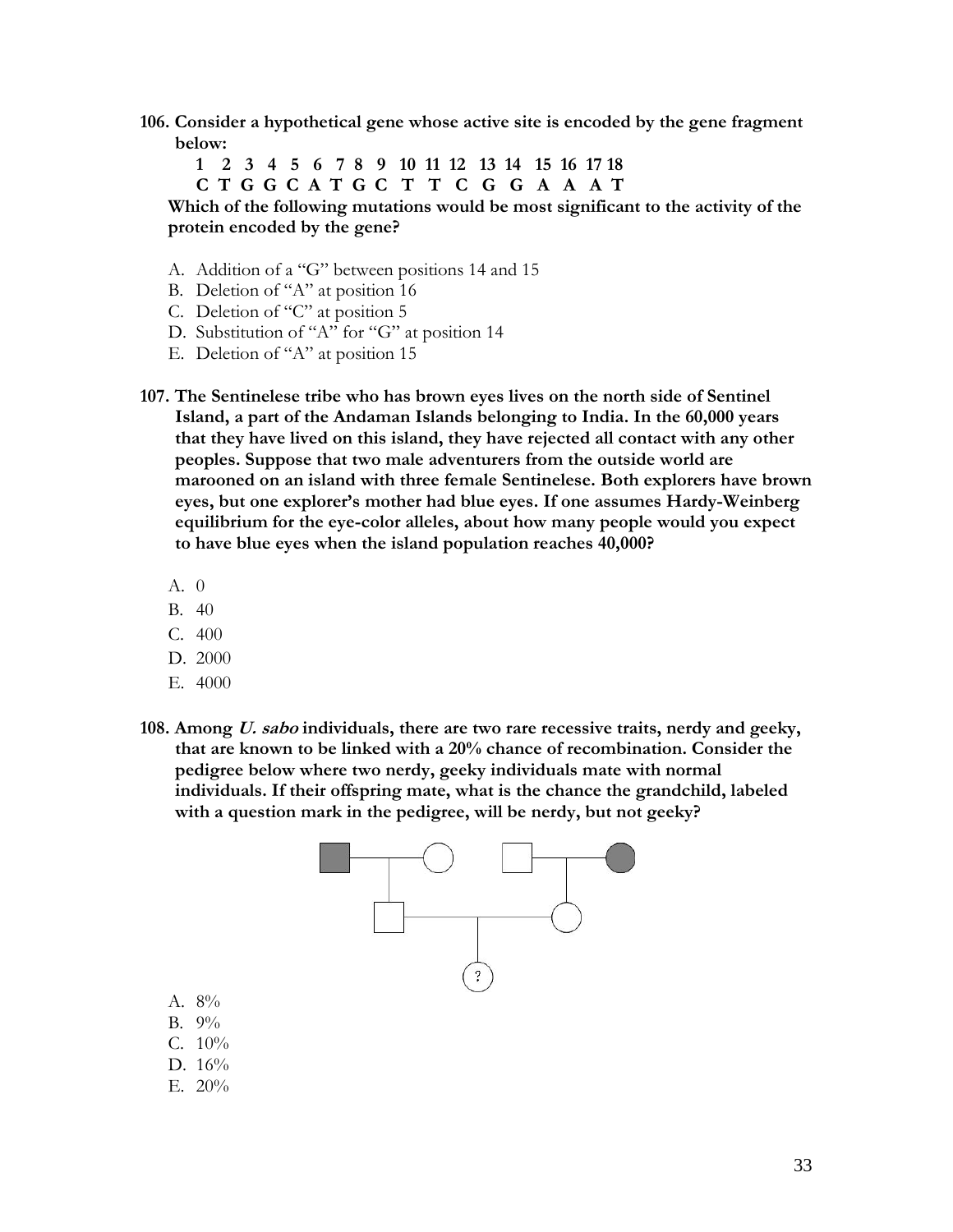- **109. Field studies of the measurement of the eggs of Anas platyrhynchos (Mallard duck) have shown that average size eggs are more likely to produce viable offspring than smaller or larger eggs. This is an example of:**
	- A. Convergence
	- B. Directional selection
	- C. Disruptive selection
	- D. Polymorphism
	- E. Stabilizing selection
- **110. An USDA field researcher studies a field with monoculture of plants that occur nowhere else in Maryland and no other species of the same genus are known to exist anywhere. The researcher demonstrates that the plants in this field are most likely interfertile. After 3 years, the researcher observes the field of plants and finds some look slightly different. With cross-pollination studies, he discovers that these plants can cross with each other, but not with normal plants and appear to be a second species closely related to the first. Which of the following statements is the best possible explanation?**
	- A. Some of the original population of plants developed a new gene allowing it to split into two species
	- B. Speciation was caused by genetic drift
	- C. Environmental factors due to habitat differences in different areas of the field led to divergent adaptation
	- D. Speciation can be explained by the fact that the plants are polyploids
	- E. The original species first evolved polymorphism and then each formed a separate species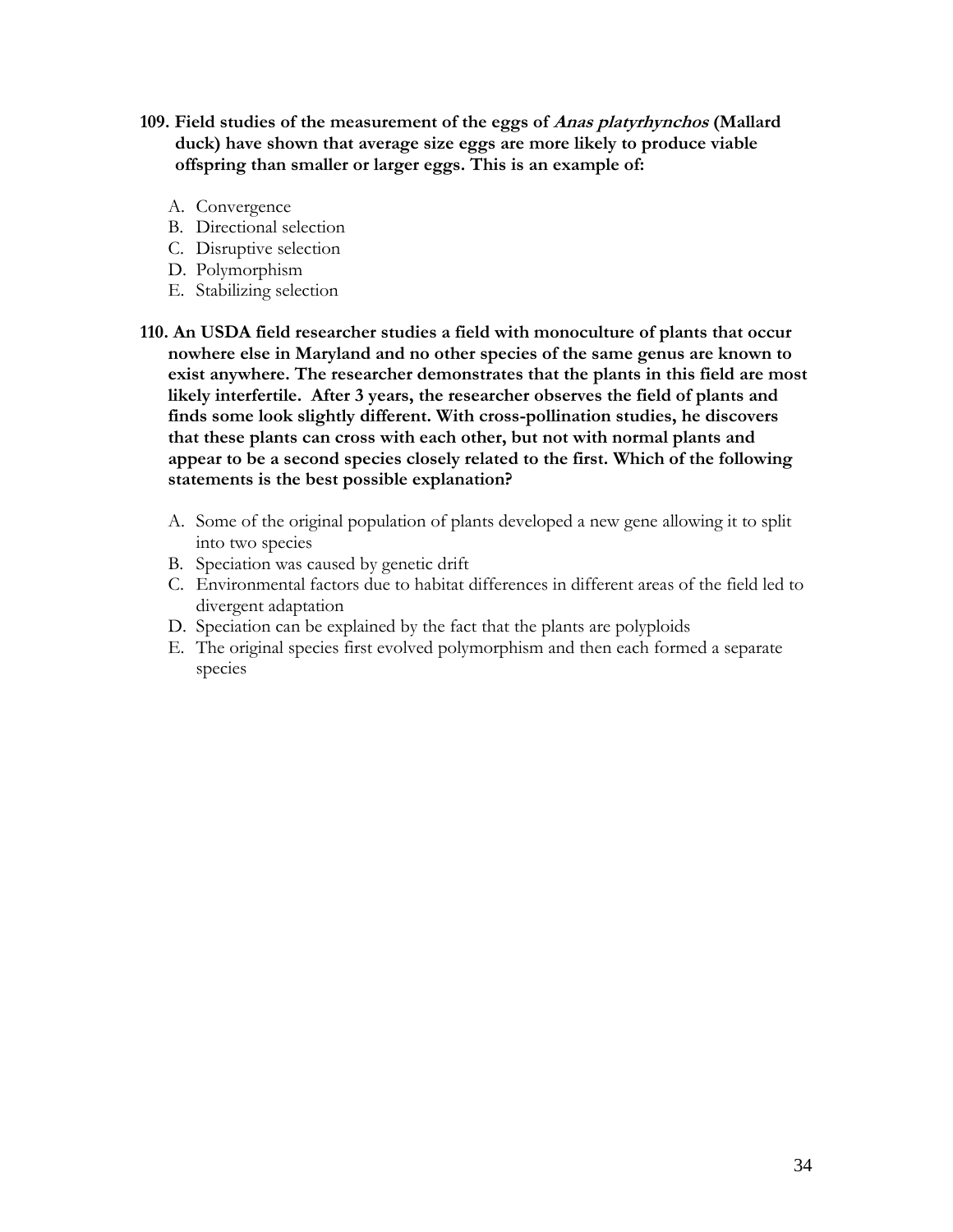**111. You have discovered a series of mutations in the A locus which governs the distribution of pigment in the coat of horses. The alleles, their associated phenotypes, and frequencies in a certain population are as follows:**

| Allele | Associated phenotype     | Frequency |
|--------|--------------------------|-----------|
|        | bay (wild type)          |           |
|        | dark bay (black mane and | 0.2       |
|        | tail                     |           |
|        | seal brown               |           |
|        | recessive black          |           |

The order of dominance of the alleles is:  $A^+ > A > a^t > a$ 

# **What are the expected frequencies of the four possible phenotypes, assuming this population is in Hardy-Weinberg equilibrium?**

- A. 0.09 bay, 0.64 dark bay, 0.07 seal brown, 0.2 black
- B. 0.48 bay, 0.2 dark bay, 0.23 seal brown, 0.09 black
- C. 0.48 bay, 0.23 dark bay, 0.2 seal brown, 0.09 black
- D. 0.64 bay, 0.2 dark bay, 0.09 seal brown, 0.07 black
- E. 0.64 bay, 0.2 dark bay, 0.07 seal brown, 0.09 black

# **112. An invasive species of grasshopper from South America is destroying crops in Ohio. Which of the following would be the safest and most effective strategy to control the invasive insect population?**

- A. Import a species of bird from South America whose natural diet includes these invasive grasshoppers.
- B. Spray all the croplands and surrounding areas with pesticide to kill all the grasshoppers.
- C. Do not plant crops for a couple years in the area to deprive the grasshoppers of their food source and thereby eliminate them.
- D. Use localized amounts of pesticide near the crops to kill the grasshoppers.
- E. Release large numbers of a native species of grasshoppers into the area so that they will outcompete the invasive species.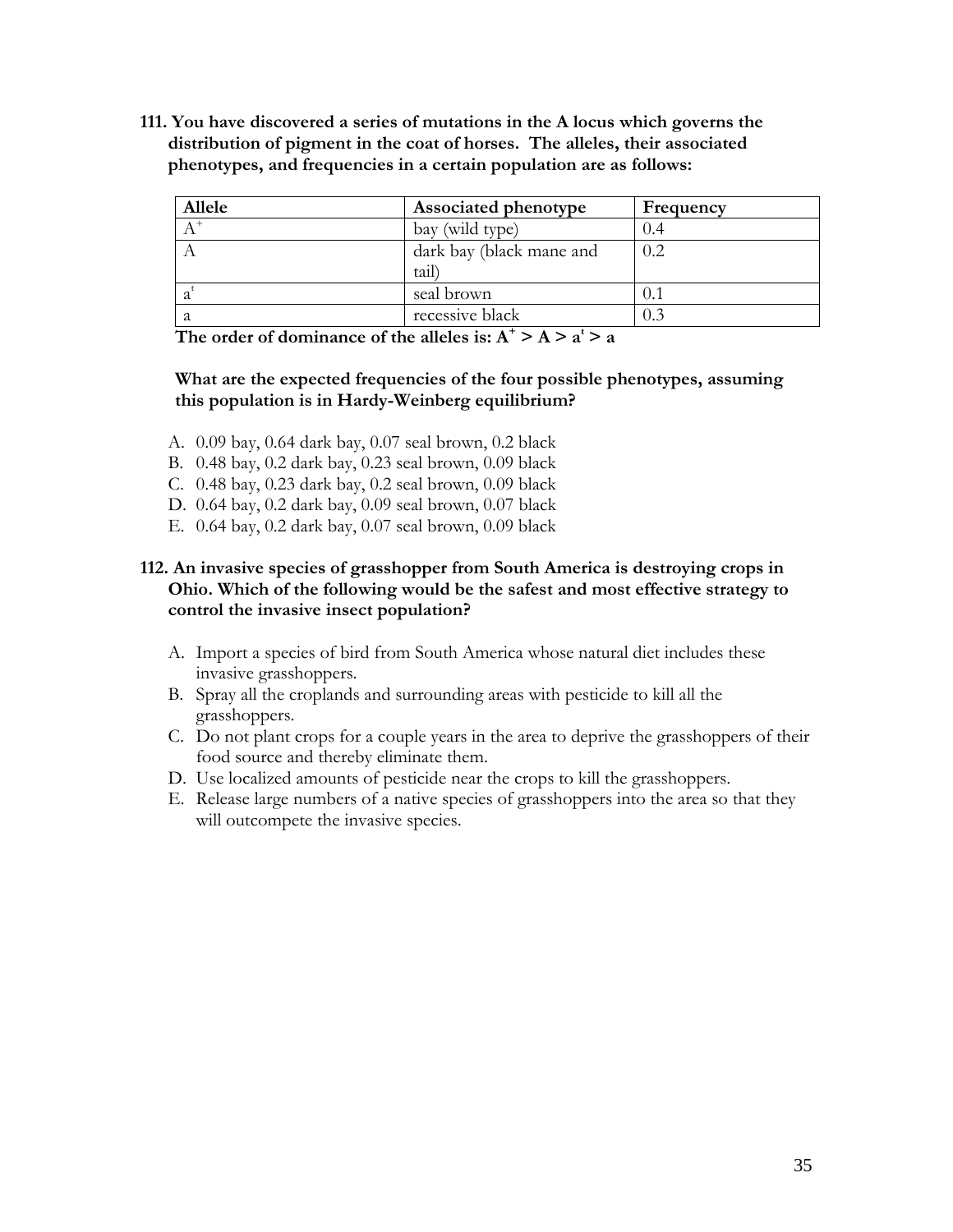**For questions 113 and 114, please refer to following information: You are studying a population of mice. Assume the population is at Hardy-Weinberg equilibrium. In these mice, fur color is determined by one gene with dominant allele <sup>B</sup> and recessive allele b, where the genotype BB results in black fur, bb results in white fur, and Bb results in brown fur. You collect a sample of 100 mice, and find 16 white mice.** 

- **113. Suppose a new population of owls migrates to the region. These owls prey on the mice you are studying, and preferentially eat white mice. This is as an example of what type of selection?**
	- A. Directional selection
	- B. Disruptive selection
	- C. Ecological selection
	- D. Sexual selection
	- E. Stabilizing selection
- **114. Assuming the owls eat 62.5% of the white mice before they have a chance to reproduce, what will be the new allele frequency of <sup>B</sup> after one generation?**
	- A. 0.400
	- B. 0.600
	- C. 0.625
	- D. 0.667
	- E. 0.900

**115. Cattle trample and kill small plants surrounding a water hole as they stand near it to drink water. This is an example of:**

- A. Amensalism
- B. Batesian mimicry
- C. Commensalism
- D. Mullerian mimicry
- E. Mutualism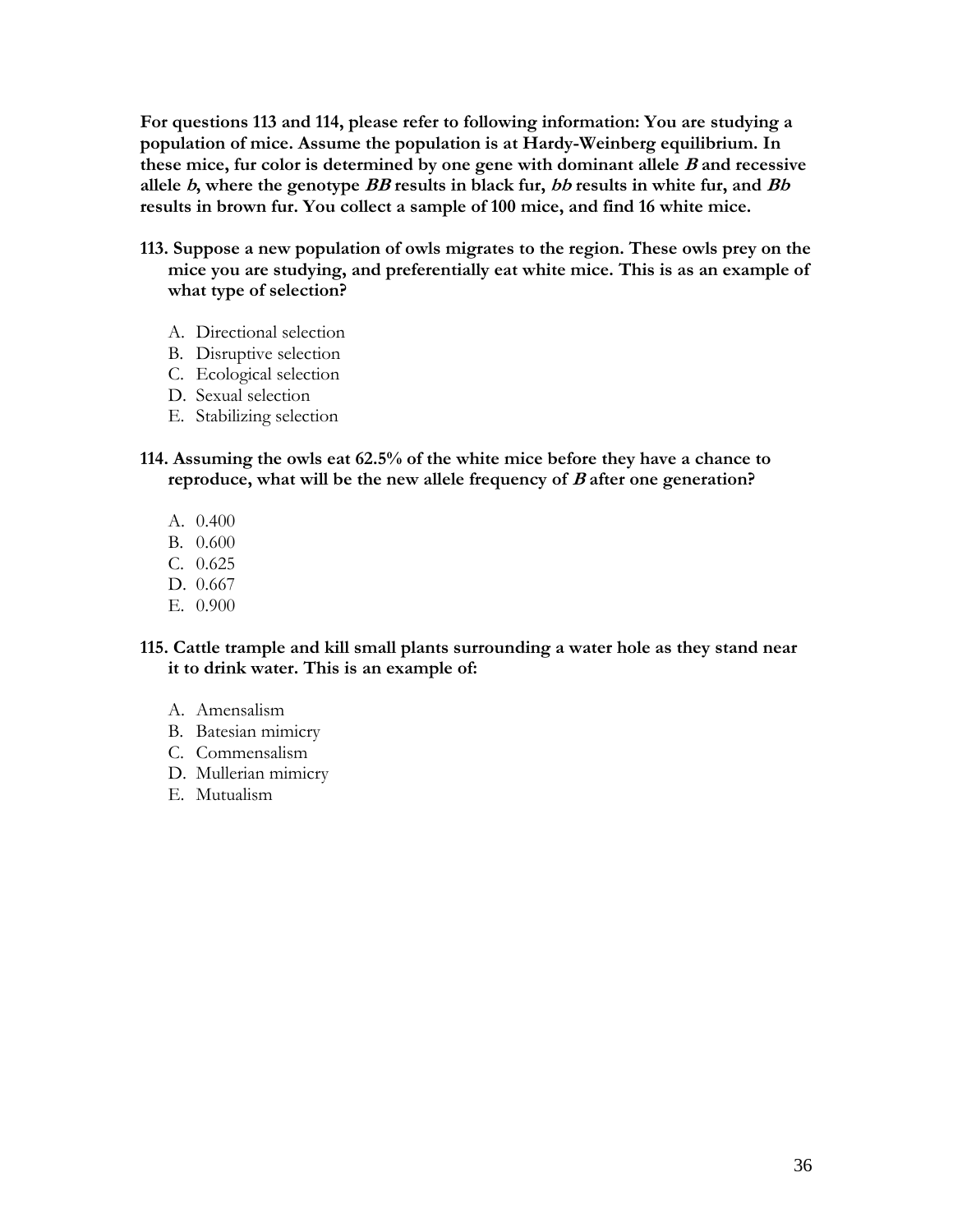**Questions 116 and 117 refer to the following statement:**

**Complete the statement using ONLY the responses provided for each question. Purple sulfur bacteria are a type of photosynthetic nitrogen-fixing bacteria that do not invade plants but fix nitrogen in their free-living state. One would not expect these purple sulfur bacteria to use \_116 \_ as the electron donor in photosynthesis because it would result in formation of \_\_117\_ and thus prevent nitrogen fixation from occurring.** 

#### **116. Responses**

A.  $H<sub>2</sub>S$  $B. H<sub>2</sub>O$ C.  $NH<sub>3</sub>$ D.  $H_2S$  or  $H_2O$ E.  $H_2S$  or  $NH_3$ 

#### **117. Responses**

- A.  $S_2$
- $B. O<sub>2</sub>$
- C.  $NO_3$
- D.  $S_2$  or  $O_2$
- E.  $S_2$  or  $NO_3^-$

**For Questions 118 to 120, please use the following information. A careless researcher has forgotten to label his plants! It's up to you to save the day! Identify which family each of the three unlabeled plants (I, II, and III) belong to based on their floral formulae. Place your response on your scantron.**

- **A. Oleaceae**
- **B. Brassicaceae**
- **C. Solanaceae**
- **D. Fagaceae**
- **E. Liliaceae**

**118. Plant I:**  $Ca^4 Co^4 A^{4+2} G^2$ 

# **119. Plant II:** T<sup>6</sup> A<sup>6</sup> G<sup>3</sup>

**120. Plant III:**  $Ca^4 Co^0 A^4 G^0$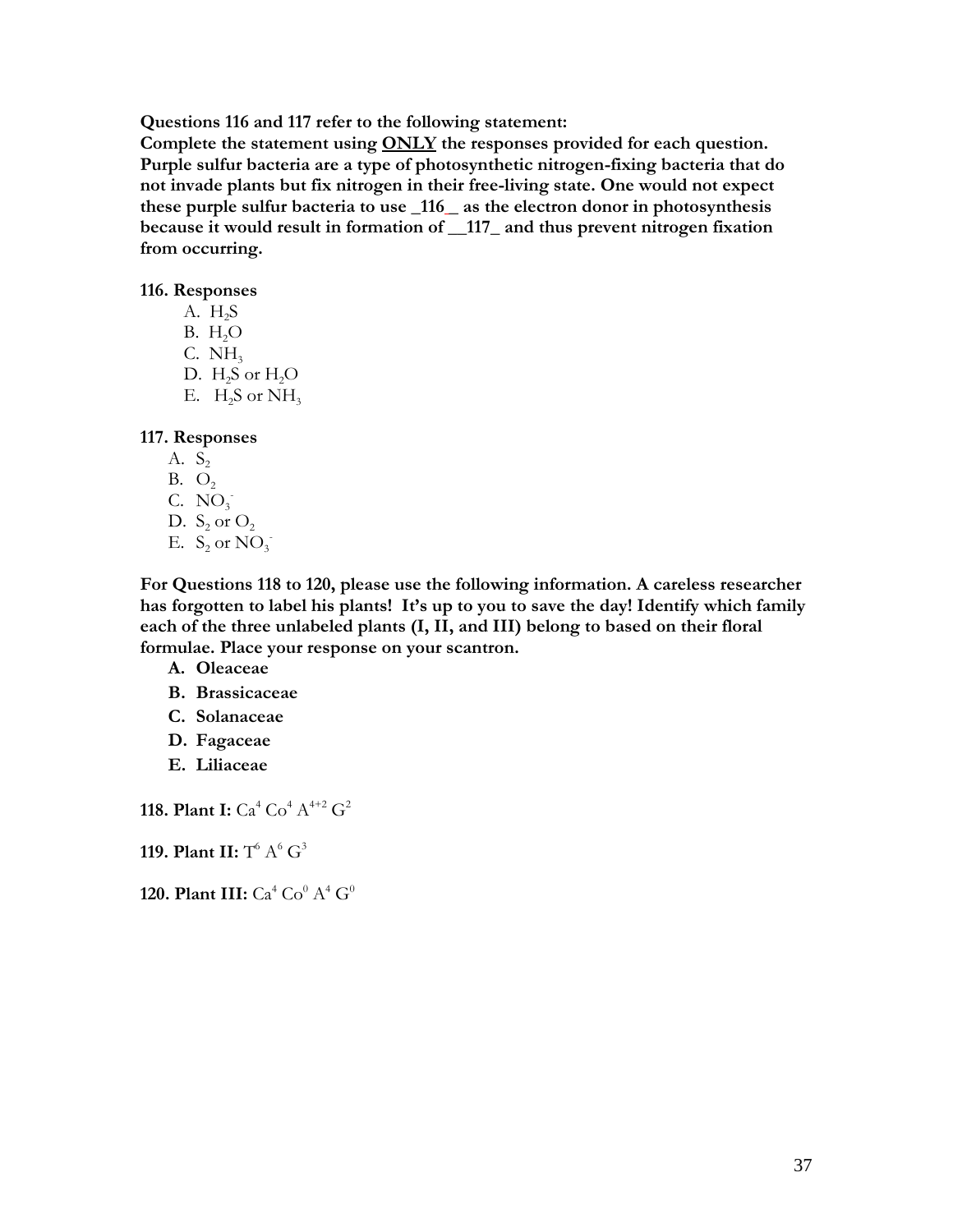| <i>PART C</i>       |             |
|---------------------|-------------|
| <b>Student Name</b> | Student ID# |

**Part C should be returned in its entirety with each student's scantron. Place all answers to Part C, Questions 1 and 2, on these two pages. Additional sheets of paper may be used, if necessary. Be sure that each page has the Student's Name and the Student's ID#. Please staple all pages together.**

**2012 USABO Semifinal Part C**

**1. The diagram shows an apparatus made by a student to investigate the effect of temperature on the activity of ethanol fermentation of yeast. The conical flask contains 2.5 g yeast suspended in 2% sucrose solution. The meniscus moves down the glass tube (5 mL micropipette) during fermentation.**



The data shown below were collected at regular time intervals to assess the amount of suspension (mL) pushed in the glass tube due to  $CO<sub>2</sub>$  accumulation

| Time (min) | $4^{\circ}$ C | $10^{\circ}$ C | $20^{\circ}$ C | $35^{\circ}$ C | $55^{\circ}$ C |
|------------|---------------|----------------|----------------|----------------|----------------|
|            |               |                |                | 0.7            |                |
|            |               | 1.0            |                | 1.2            | 0.1            |
|            | U.I           |                | 2.2            | 2.8            | 0.2            |
|            | $0.2\,$       | 3.1            | 3.3            | 4.4            | 0.3            |
|            | 0.3           | 4.0            | NO             | NΟ             | 0.4            |
|            |               |                | <b>RESULT</b>  | <b>RESULT</b>  |                |